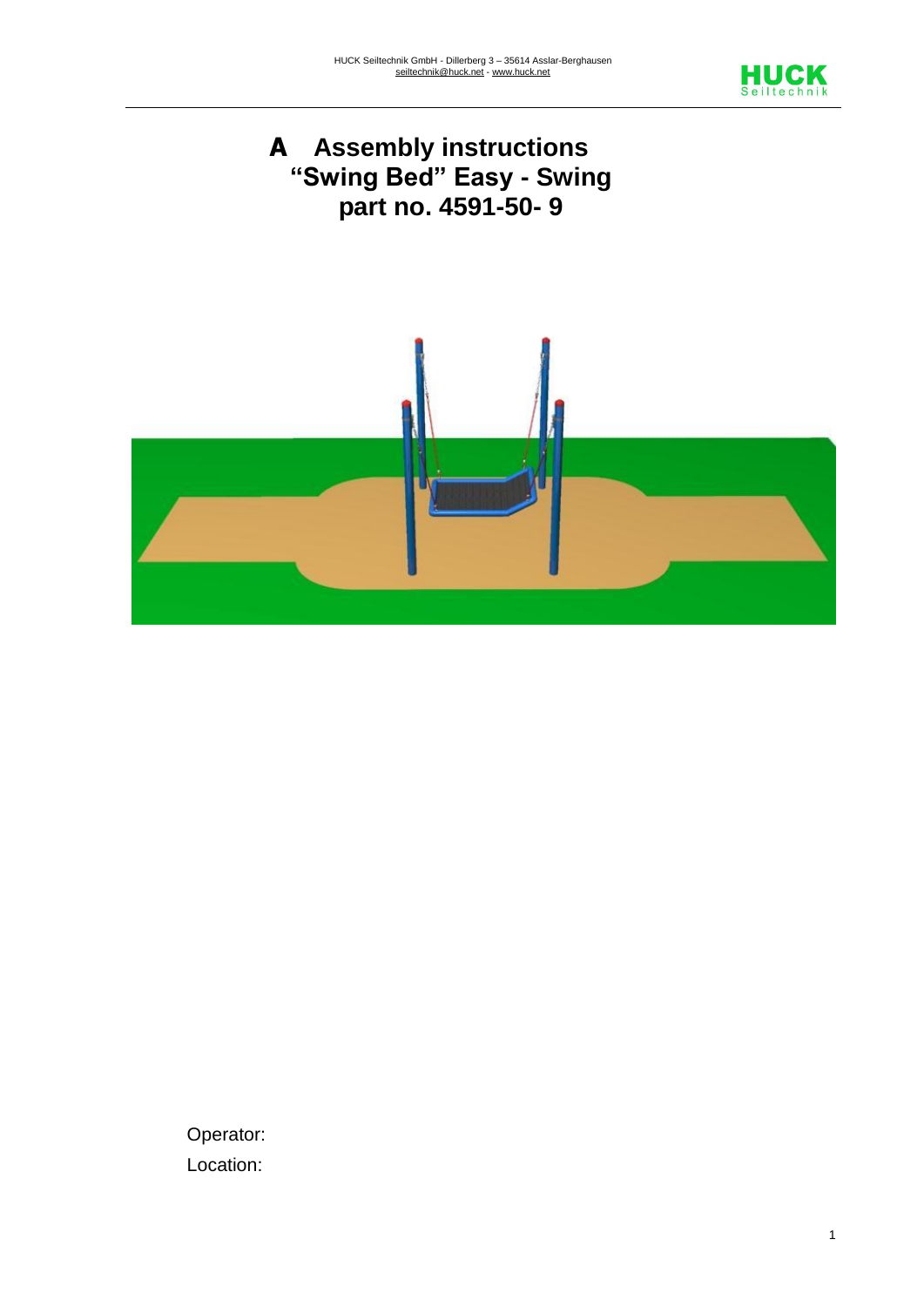

**Revision history** Revision 0 – 2007- 08-21 First released version Assembly instruction SP Revision 4 – 2012-10-31 FH (Sicherheietsbereich Maße) All rights reserved © Copyright 2007 Huck Seiltechnik GmbH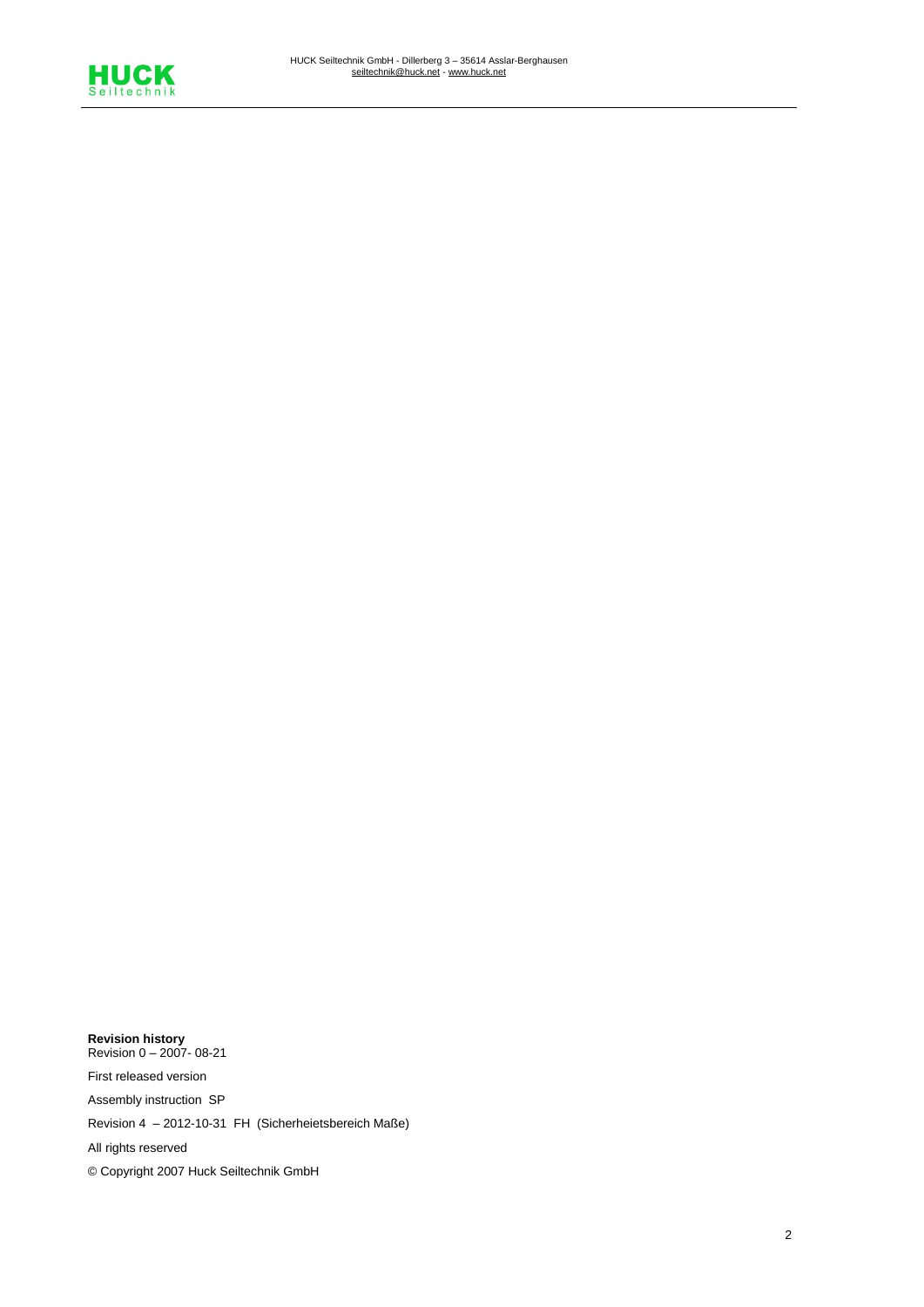

## Table of content

| A                       | Assembly instruction "Swing Bed" Easy - Swing, part no. 4591-50-9 1     |  |
|-------------------------|-------------------------------------------------------------------------|--|
| 1                       |                                                                         |  |
| $\overline{\mathbf{2}}$ |                                                                         |  |
| $\mathbf{3}$            |                                                                         |  |
| 4                       |                                                                         |  |
| B                       | Maintenance instruction "Swing Bed" Easy - Swing, part no. 4591-50-9 19 |  |
| 5                       |                                                                         |  |
| 6                       |                                                                         |  |
| 7                       |                                                                         |  |
| 8                       |                                                                         |  |
| $\boldsymbol{9}$        |                                                                         |  |
| 10                      |                                                                         |  |
| 11                      |                                                                         |  |
| 12                      |                                                                         |  |
| 13                      |                                                                         |  |
|                         |                                                                         |  |

#### **List of Tables**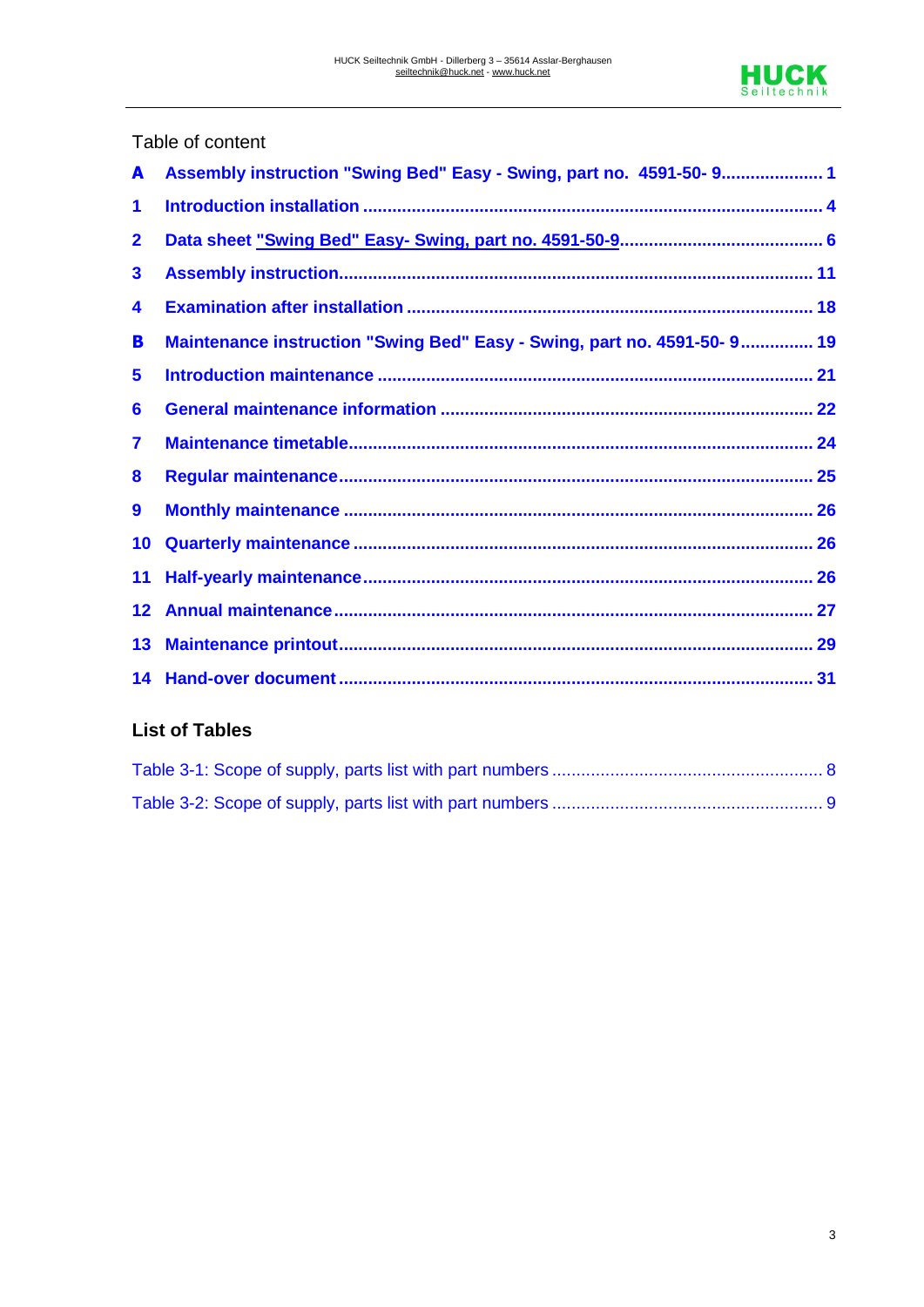

## **1 Introduction installation**

#### **1.1 General information**

This equipment should be installed, inspected, maintained and operated in accordance with EN1176-7 guidelines.

**Before installation work commences, please check that you have all of the equipment and fixation components in the parts list provided (see tables 3-1 and 3-2).**

**Please consider that the installation has to be carried out only on even terrain (max. slope up to 3%).** 

Any spare parts that may be required can be obtained directly from your supplier.



Following installation, complete assembly instructions, maintenance instructions and a maintenance record must be sent to the operator who must confirm receipt in writing. (See last page of this document)!!!



All nuts and bolts are hot-dip galvanised or stainless steel.

One of the characteristics of stainless steel is that uncontrolled cold welding may occur when the nuts are tightened. To prevent this, it is necessary to spray the nuts and bolts with Teflon spray (for example HTS plus Teflon no. 893128, can be purchased from the company Würth) or another similar lubricant.

**We hereby confirm that this play equipment has been tested and certified in accordance with the play equipment standard EN 1176.**

## **Drawings / views**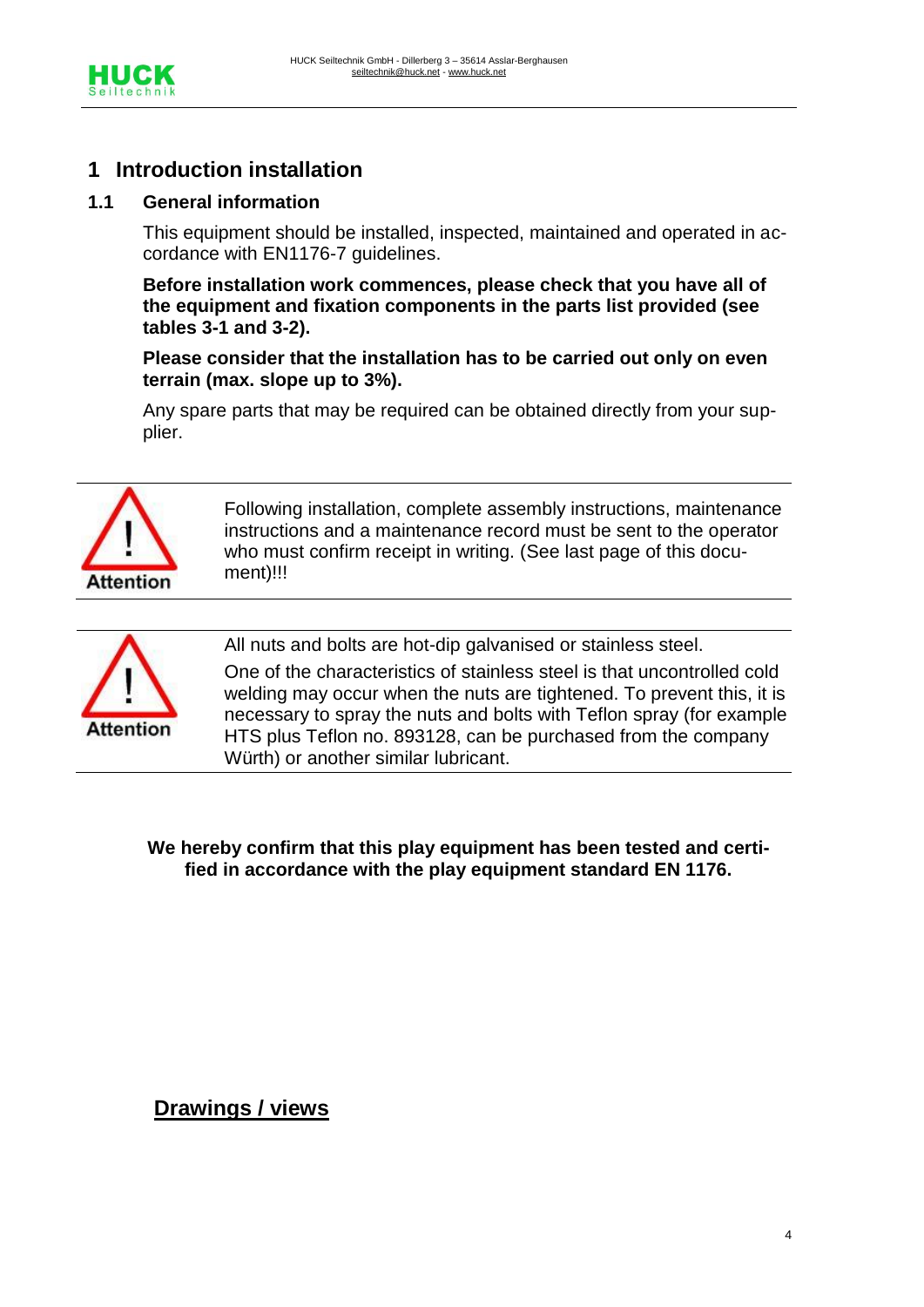

**All optical illustrations simply demonstrate the proportions/dimensions to be followed, but are not binding, technical equipment images.** 

**Technical modifications supporting the advancement of our articles are subject to change.** 

## **Measurement tolerance / dimensions**

**Due to the quality and characteristics of equipment parts, minor dimensional tolerances over drawings data are possible.** 

**This regards all visible dimensions, except for foundation dimensions respectively dimensions below OK ground surface/play surface.**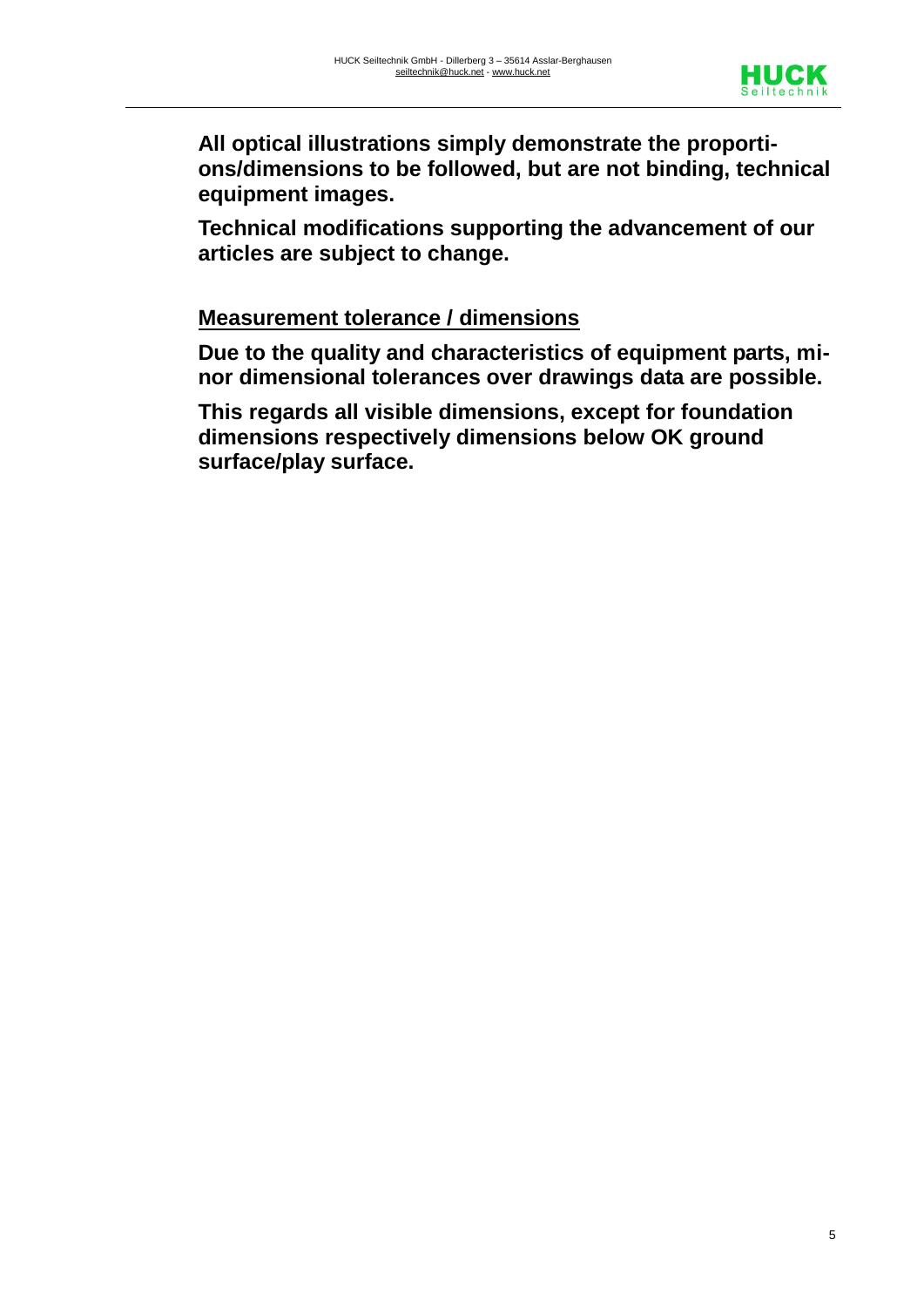

## **2 Data sheet "Swing Bed" Easy- Swing, part no. 4591-50-9**

1. Space required: 2,40 m x 1,80 m (4591-50-9) resp. 2,25 m x 7,40 m including safety distance (see top view) Height of fall: 1,25 m

**The space required for the equipment foundation (assembly space) is larger than the safety zone.**

2. Required surface:

| <b>Ground surface</b><br>material | <b>Description</b><br>in mm       | <b>Minimum thick-</b><br>ness of layer in<br>mm | <b>Maximum</b><br>height of fall<br>mm |
|-----------------------------------|-----------------------------------|-------------------------------------------------|----------------------------------------|
| Tawn/top soil                     |                                   |                                                 | $\le$ 1000*                            |
| <b>Chipped bark</b>               | Grain size 20 - 80                | 400                                             | $\leq$ 3000                            |
| <b>Wood chippings</b>             | Grain size $5 - 30$               | 400                                             | $\leq$ 3000                            |
| <b>Sand</b>                       | Grain size $0,2-2$                | 400                                             | $\leq$ 3000                            |
| <b>Gravel</b>                     | Grain size $2 - 8$                | 400                                             | $\leq$ 3000                            |
| Other ground<br>surface material  | Like tested ac-<br>cording to HIC |                                                 |                                        |

**\*In Germany, lawn is a sufficient ground surface in the safety zone for heights of up to 1,50 m.**

- 3. Name and complete dimension of the largest part of the equipment: 4 steel posts Ø 102 mm - 3,00 m long
- 4. Intended age group: 2 years and up
- 5. Attention! Equipment to be embedded in concrete Concrete: C25/30 (B25) Concrete requirement:  $\sim 1.60$  m<sup>3</sup> (for soil classifications 4-5 please refer to page 10) Size of excavation: 4 x 0,90 m long x 0,90 m wide, total depth 0,90 m including 10 cm Drainage layer. Size of foundation: 4 x 0,90 m long x 0,90 m wide, height 0,50 m
- 6. **Required accessories**: Small excavator, ladder of about 2m length barometric level, water balance, various drills ( dia. 11, 13, 17), various wrenches resp. Allen wrenches, compactor (Frosch), screw driver.

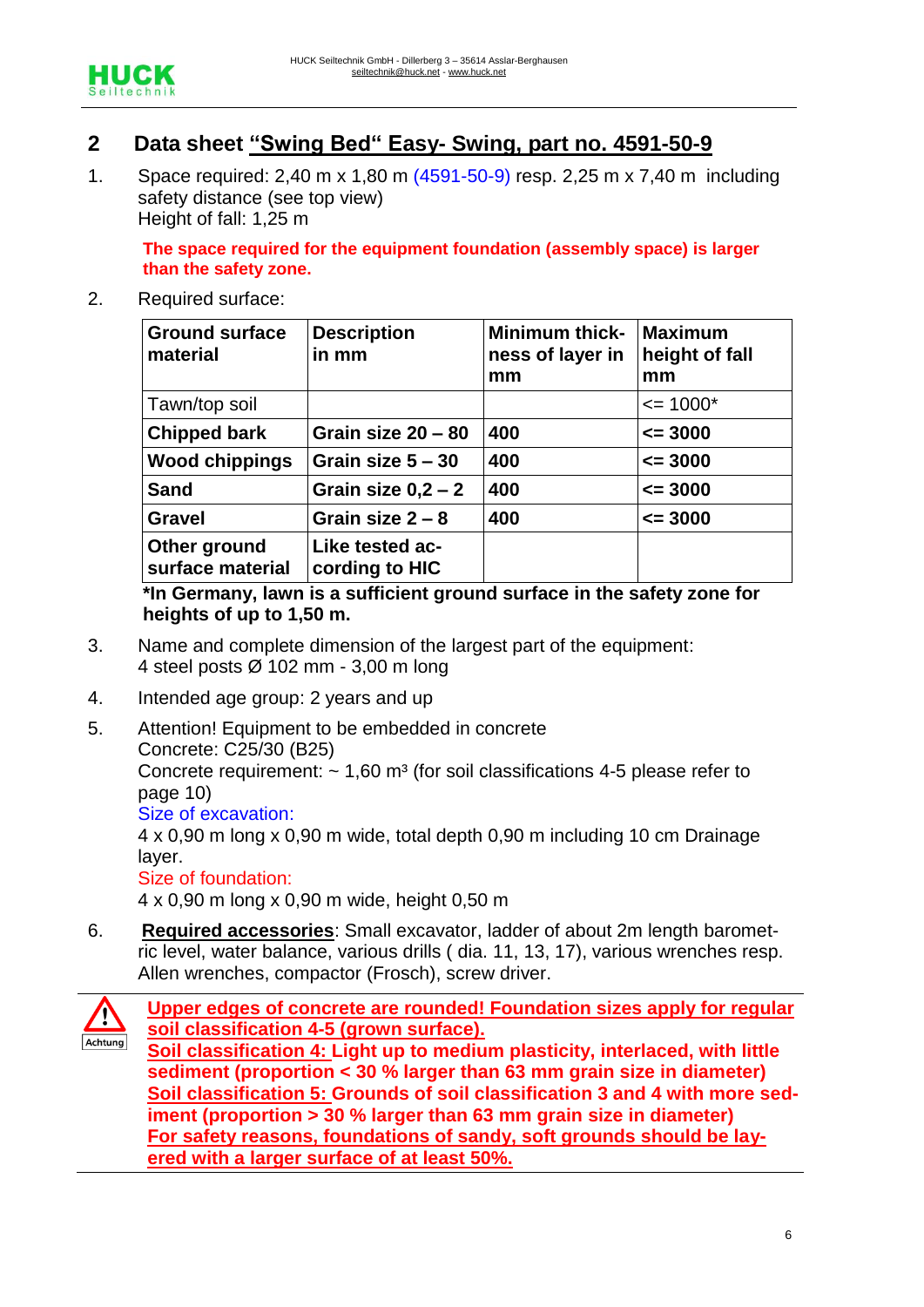

- 7. Assembly time once steel masts are embedded in concrete: Approx. 45 minutes**.** (1 person) **Scope of supply does not include**: Concrete slabs (4 pieces) (concrete slabs ~ 250 x 250 x40 mm) and supporting battens (roof battens) for supporting posts.
- 8. Spare parts that might be required can b edirectly obtained by your supplier or from Huck Seiltechnik GmbH
- 9. We hereby confirm that this play equipment has been tested and certified according to the new play equipment standard EN 1176.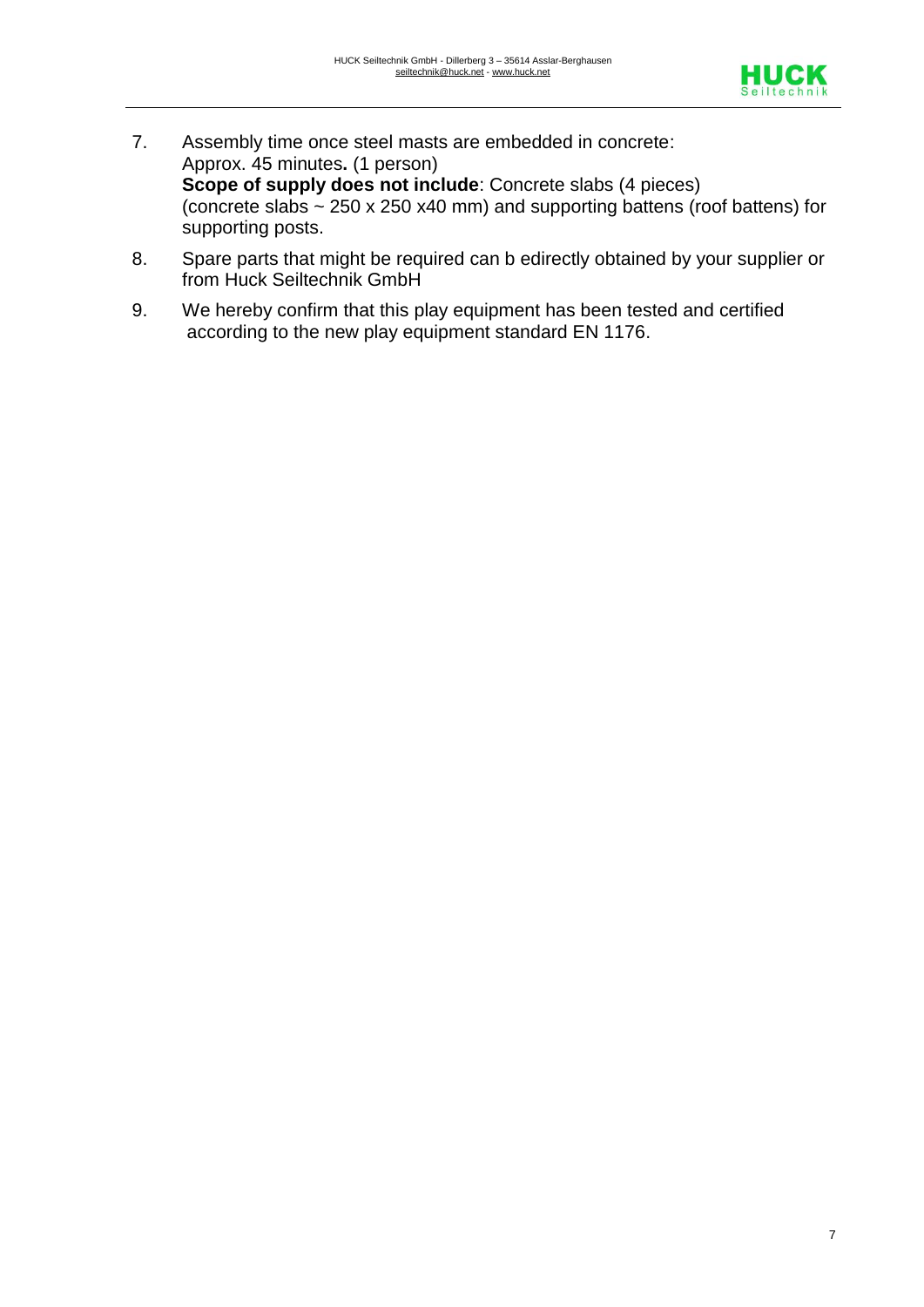# **1 Scope of supply, parts list with part numbers**

## **1.1 in letters**

#### **Table 3-1: Scope of supply, parts list with part numbers**

| Pos.                    | Quantity | Element /<br>description                                                                  | <b>Size</b>               | <b>O.K.</b> | <b>Missing</b> |
|-------------------------|----------|-------------------------------------------------------------------------------------------|---------------------------|-------------|----------------|
| 1                       | 4        | Steel posts                                                                               | Ø 102 mm - 3,00 m<br>long |             |                |
| $\overline{2}$          | 4        | Red plastic caps                                                                          | for $\varnothing$ 102 mm  |             |                |
| $\mathbf{3}$            | 4        | Tube clamps                                                                               | (Ø 102)                   |             |                |
| $\overline{\mathbf{4}}$ | 4        | Tube clamps with threaded<br>bolt M10 x 150 mm +<br>2 nuts each (no stop screw nuts)      | (Ø 102)                   |             |                |
| 5                       | 1        | Play equipment part with 4<br>suspension ropes(chains +<br>safety chains. (pre-assembled) | $0.90m \times 1,35m$      |             |                |
| 6                       | 4        | Screws (for pos. 3 and pos. 5)                                                            | $M10 \times 35$ mm lg     |             |                |
| 100                     | 1        | Paint $(1 can) +$ paint brush                                                             | $\sim$ 1/2 litre          |             |                |
| 101                     | 12       | <b>Self-cutting PIAS-screws</b><br>(for pos. 2)                                           | 5,5 x 25 mm               |             |                |
| 102                     | 1        | Loctite (thread locking agent)                                                            | 0,03 litre                |             |                |
| 103                     | 4        | Sidewalk slab (to be provid-<br>ed by customer)                                           | 250 x 250 x 40 mm         |             |                |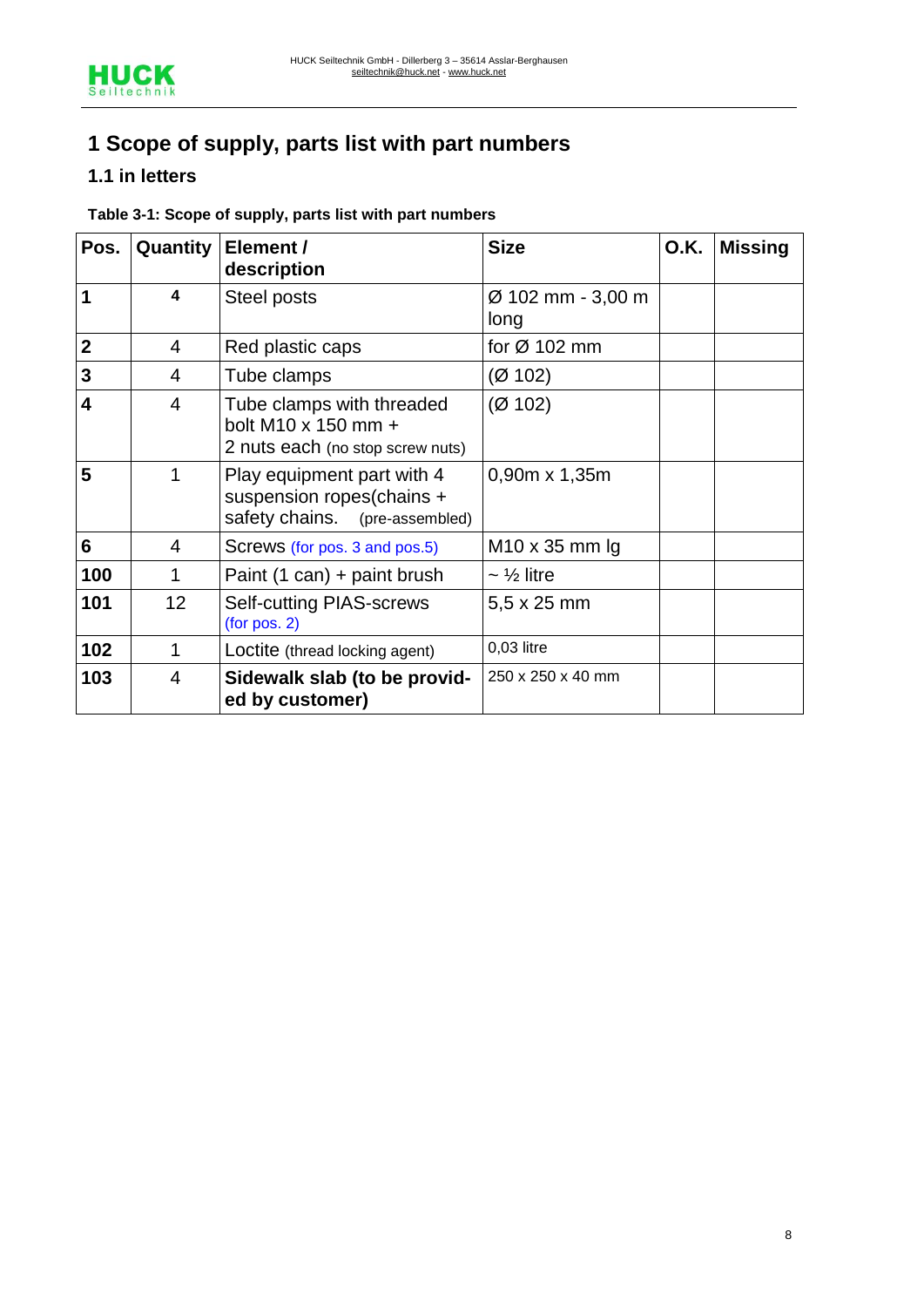

## **1.2 in symbols**

| Pos.                    | Quantity                | <b>Symbol</b>                                 |  |  |  |  |  |
|-------------------------|-------------------------|-----------------------------------------------|--|--|--|--|--|
| $\overline{1}$          | 4                       |                                               |  |  |  |  |  |
|                         |                         |                                               |  |  |  |  |  |
|                         |                         |                                               |  |  |  |  |  |
|                         |                         | Ø 102 mm - 3,00 m long                        |  |  |  |  |  |
| $\boldsymbol{2}$        | $\overline{\mathbf{4}}$ |                                               |  |  |  |  |  |
|                         |                         | for $\varnothing$ 102 mm                      |  |  |  |  |  |
| $\mathbf{3}$            | $\overline{\mathbf{4}}$ |                                               |  |  |  |  |  |
|                         |                         |                                               |  |  |  |  |  |
|                         |                         | for $Ø$ 102 mm                                |  |  |  |  |  |
|                         | $\overline{\mathbf{4}}$ |                                               |  |  |  |  |  |
| $\overline{\mathbf{4}}$ |                         |                                               |  |  |  |  |  |
|                         |                         |                                               |  |  |  |  |  |
|                         |                         | for Ø 102 mm                                  |  |  |  |  |  |
| $5\phantom{1}$          | 1                       |                                               |  |  |  |  |  |
|                         |                         |                                               |  |  |  |  |  |
|                         |                         | $(VO)$ 1350 x 900 mm                          |  |  |  |  |  |
| $6\phantom{1}6$         | $\overline{4}$          | M10 x 35 mm                                   |  |  |  |  |  |
| 100                     | 1                       | $\sim$ 1/ <sub>2</sub> litre                  |  |  |  |  |  |
| 101                     | $\overline{12}$         |                                               |  |  |  |  |  |
|                         |                         | 5,5 x 25 mm                                   |  |  |  |  |  |
| 102                     | $\mathbf 1$             | Loctite (thread locking) 3 ml                 |  |  |  |  |  |
| 103                     | $\overline{\mathbf{4}}$ |                                               |  |  |  |  |  |
|                         |                         | Sidewalk slab 250 x 250 x 40 (to be provided) |  |  |  |  |  |

**Table 3-2: Scope of supply, parts list with part numbers**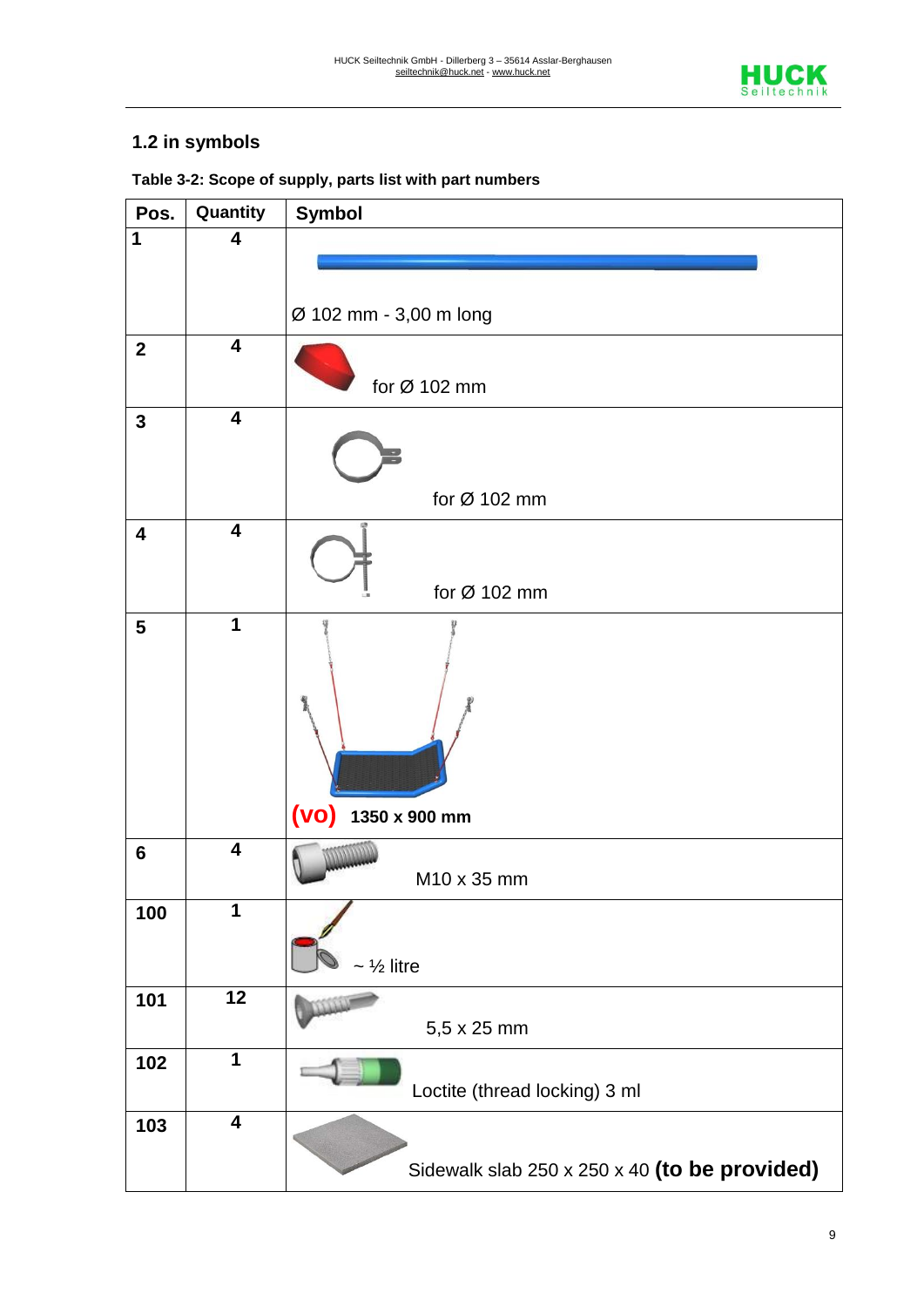

|                | <b>Abbreviations and signs:</b>                                                                                                                                                                                                                                                                                                                                                                                                                                                                               |  |  |  |  |  |  |
|----------------|---------------------------------------------------------------------------------------------------------------------------------------------------------------------------------------------------------------------------------------------------------------------------------------------------------------------------------------------------------------------------------------------------------------------------------------------------------------------------------------------------------------|--|--|--|--|--|--|
| A              | View<br>(view $A$ , view $B$ )                                                                                                                                                                                                                                                                                                                                                                                                                                                                                |  |  |  |  |  |  |
| <b>AB</b>      | Setting time for concrete C25/30 (B25) min. 7-8 days                                                                                                                                                                                                                                                                                                                                                                                                                                                          |  |  |  |  |  |  |
| <b>AM</b>      | Dimension between axes (centre-centre) post                                                                                                                                                                                                                                                                                                                                                                                                                                                                   |  |  |  |  |  |  |
| <b>LM</b>      | Clear post dimension                                                                                                                                                                                                                                                                                                                                                                                                                                                                                          |  |  |  |  |  |  |
| D              | Concrete C25/30 (B25) (for foundation)                                                                                                                                                                                                                                                                                                                                                                                                                                                                        |  |  |  |  |  |  |
| <b>DR</b>      | Top view / outline                                                                                                                                                                                                                                                                                                                                                                                                                                                                                            |  |  |  |  |  |  |
| F              | <b>Fall protection</b>                                                                                                                                                                                                                                                                                                                                                                                                                                                                                        |  |  |  |  |  |  |
| <b>FR</b>      | Foundation radius at least 10 cm                                                                                                                                                                                                                                                                                                                                                                                                                                                                              |  |  |  |  |  |  |
| Gehw.          | Support slab e.g. sidewalk slab is to be provided by customer!                                                                                                                                                                                                                                                                                                                                                                                                                                                |  |  |  |  |  |  |
| PI.            | Upper edge – percolation layer (see drawing)                                                                                                                                                                                                                                                                                                                                                                                                                                                                  |  |  |  |  |  |  |
|                |                                                                                                                                                                                                                                                                                                                                                                                                                                                                                                               |  |  |  |  |  |  |
| G              | Percolation layer 10 cm                                                                                                                                                                                                                                                                                                                                                                                                                                                                                       |  |  |  |  |  |  |
| <b>VA</b>      | Frond view A                                                                                                                                                                                                                                                                                                                                                                                                                                                                                                  |  |  |  |  |  |  |
| O.K            | O.K. play level                                                                                                                                                                                                                                                                                                                                                                                                                                                                                               |  |  |  |  |  |  |
| <b>PS</b>      | Space required including safety area                                                                                                                                                                                                                                                                                                                                                                                                                                                                          |  |  |  |  |  |  |
| <b>UER</b>     | Lower end of tube (foundation area)                                                                                                                                                                                                                                                                                                                                                                                                                                                                           |  |  |  |  |  |  |
| WH!            | Hang play element (swing) high enough to guarantee ground<br>clearance of 400 mm from OK play level to lower edge of play<br>equipment part!                                                                                                                                                                                                                                                                                                                                                                  |  |  |  |  |  |  |
| <b>M.Lot!!</b> | It is mandatory to mount post perpendicular!                                                                                                                                                                                                                                                                                                                                                                                                                                                                  |  |  |  |  |  |  |
| <b>ML</b>      | Height of mast above play level                                                                                                                                                                                                                                                                                                                                                                                                                                                                               |  |  |  |  |  |  |
| SIb!           | Shackles need to be freely movable!                                                                                                                                                                                                                                                                                                                                                                                                                                                                           |  |  |  |  |  |  |
| SjP!           | Die Sickerschicht je nach Plattenstärke einbringen, die Platte<br>darauf platzieren und seitlich bis auf 10 cm auffüllen.                                                                                                                                                                                                                                                                                                                                                                                     |  |  |  |  |  |  |
| <b>VO</b>      | vormontiert                                                                                                                                                                                                                                                                                                                                                                                                                                                                                                   |  |  |  |  |  |  |
|                | <b>Upper edges of concrete are rounded! Foundation sizes</b><br>apply for regular soil classification 4-5 (grown surface).<br>Soil classification 4: Light up to medium plasticity, inter-<br>laced, with little sediment (proportion < 30 % larger than<br>63 mm grain size in diameter).<br>Soil classification 5: Grounds of soil classification 3 and 4<br>with more sediment (proportion $>$ 30 % larger than 63 mm<br>grain size in diameter)<br>For safety reasons, foundations of sandy, soft grounds |  |  |  |  |  |  |
|                | should be layered with a larger surface of at least 50%.                                                                                                                                                                                                                                                                                                                                                                                                                                                      |  |  |  |  |  |  |

See drawings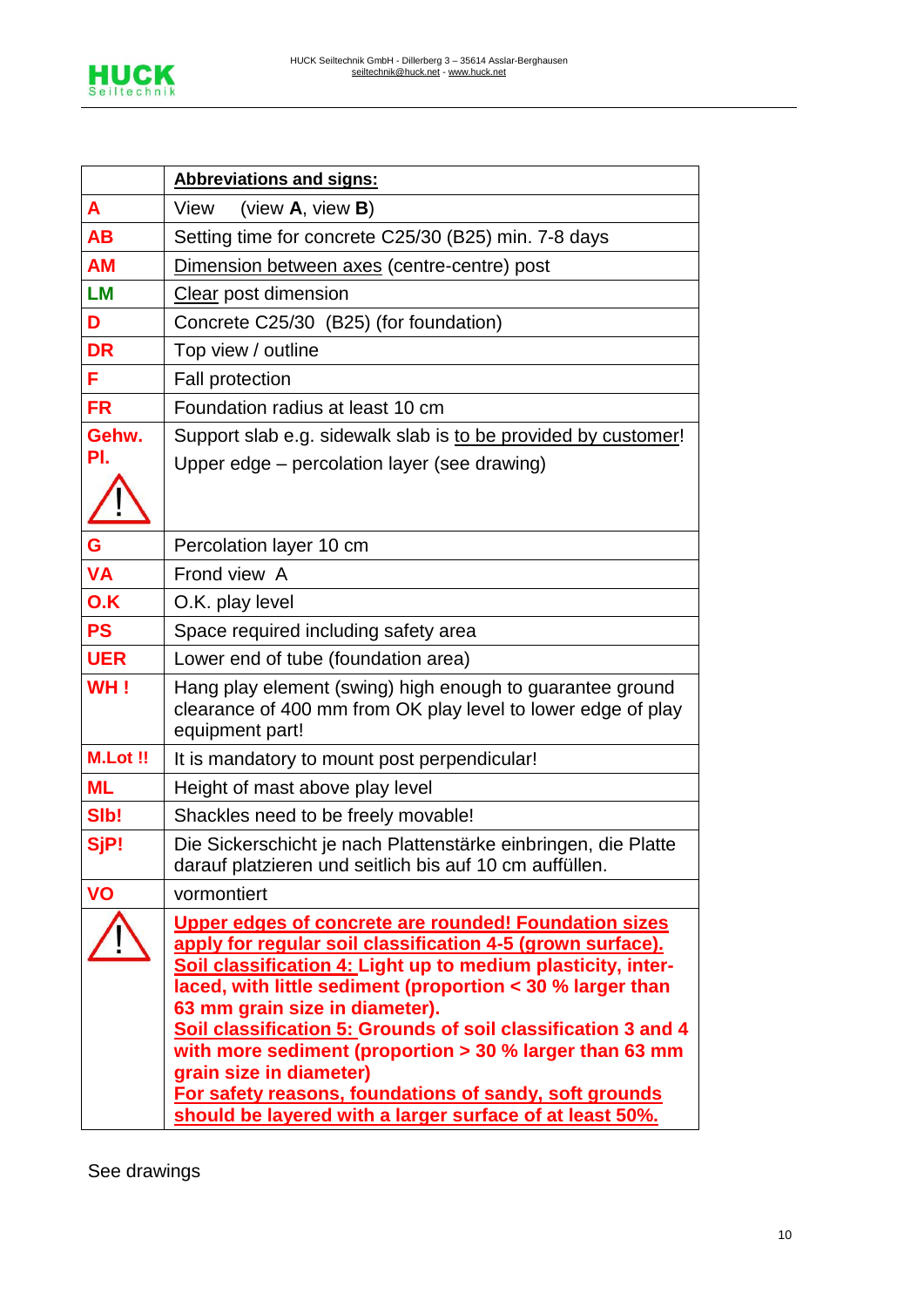

# **3 Assembly instruction**

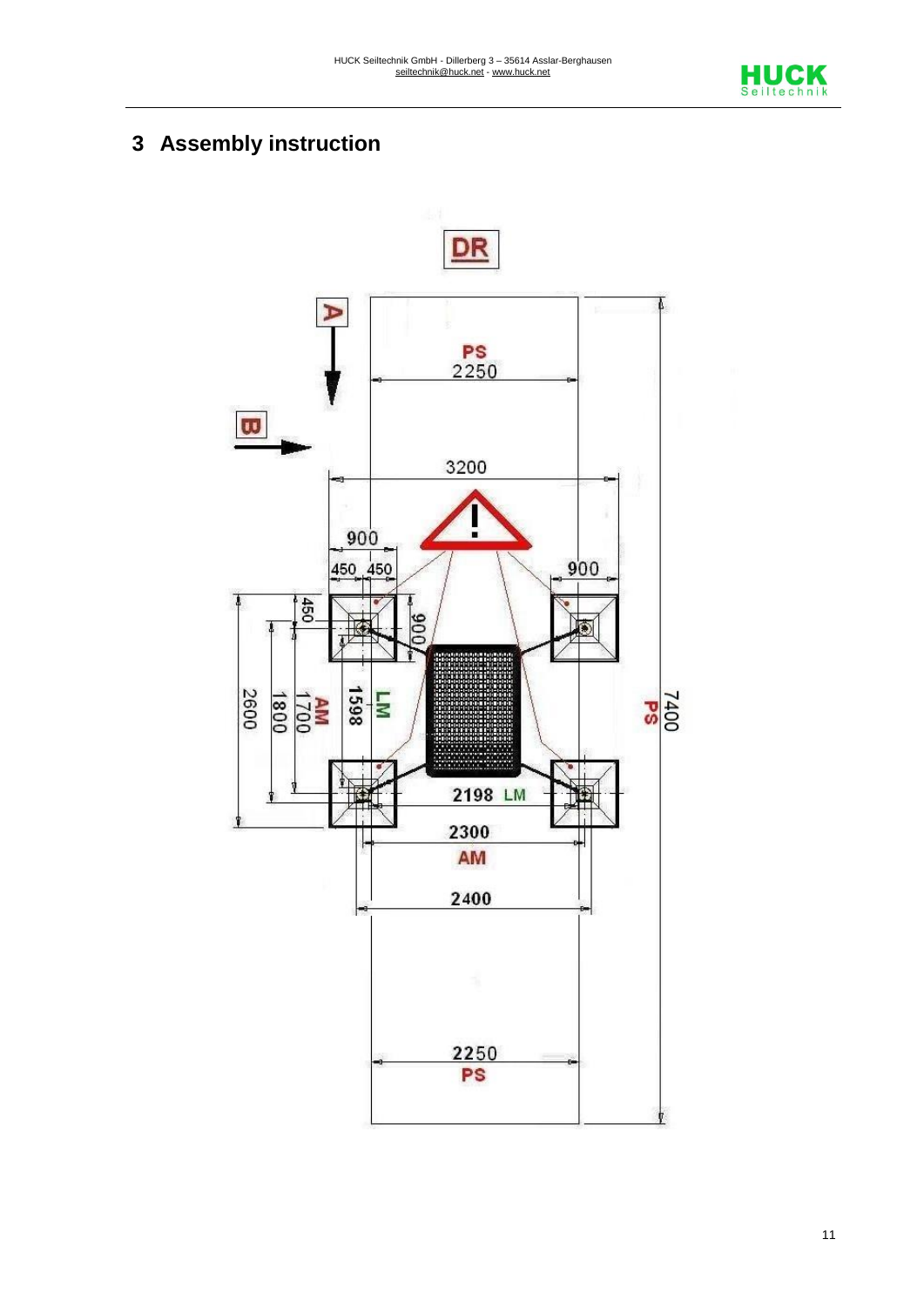

# Thread locking!



**All screw, nuts and bolts must be secured by Loctite (stop screw nuts excepted)**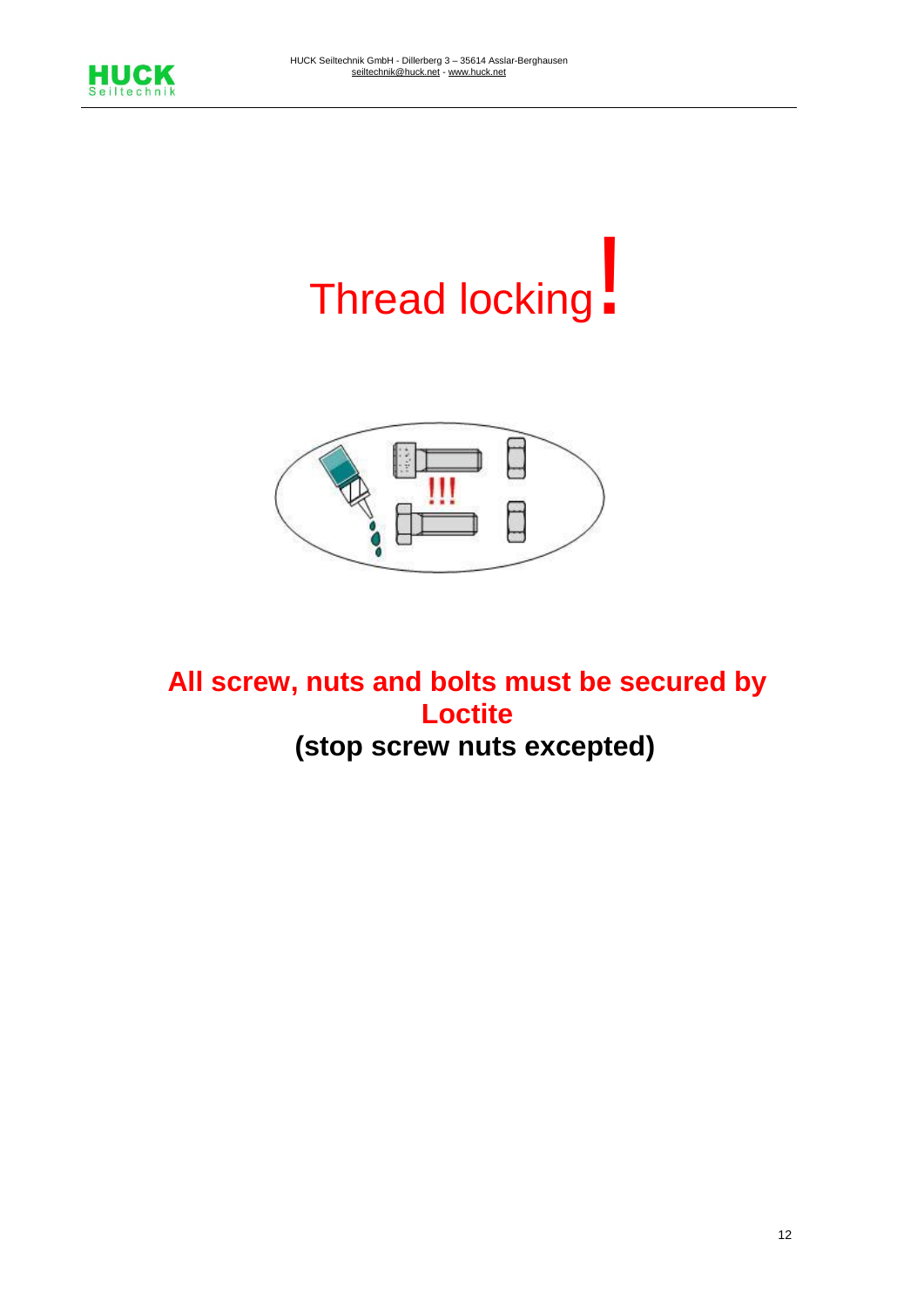

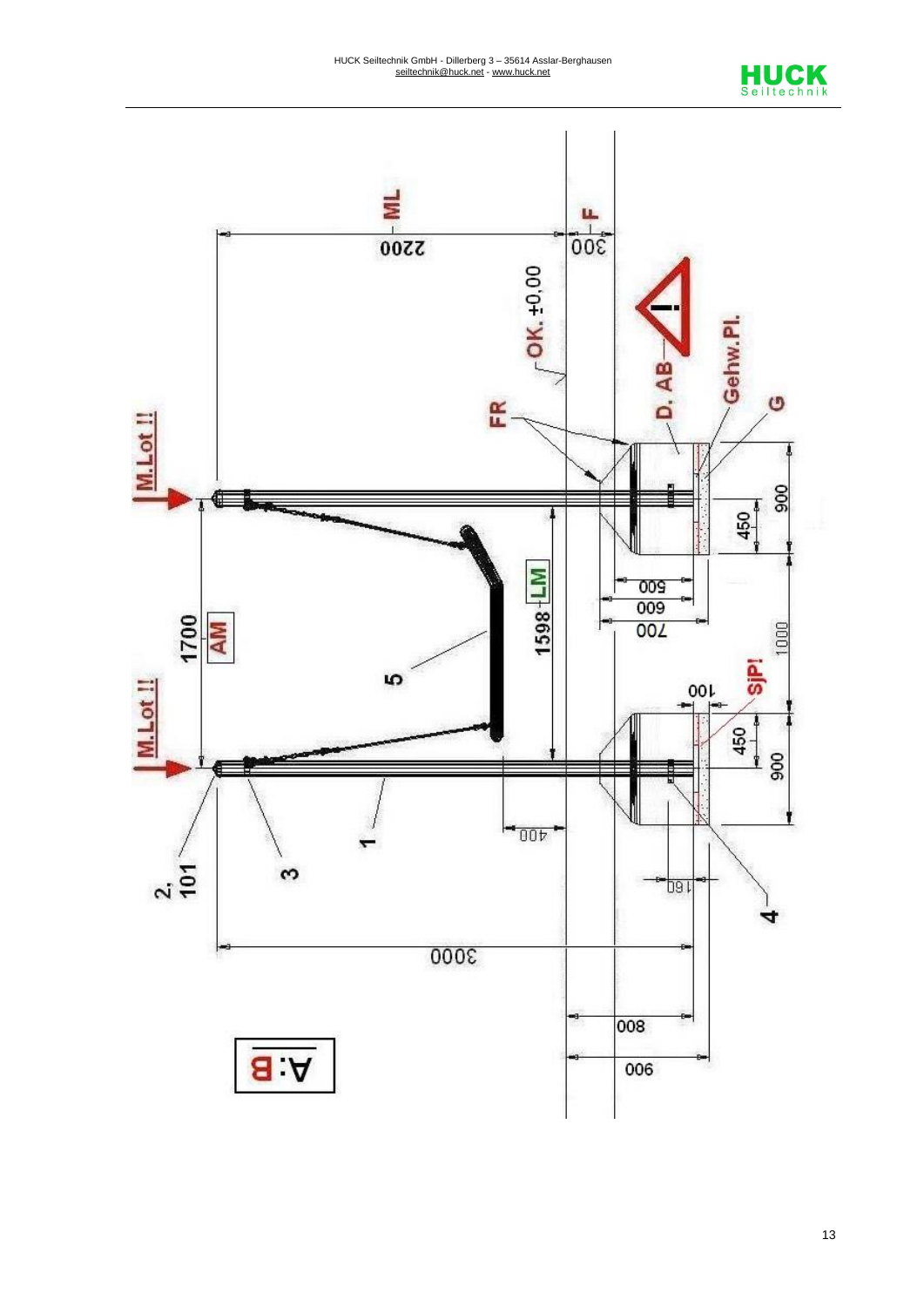

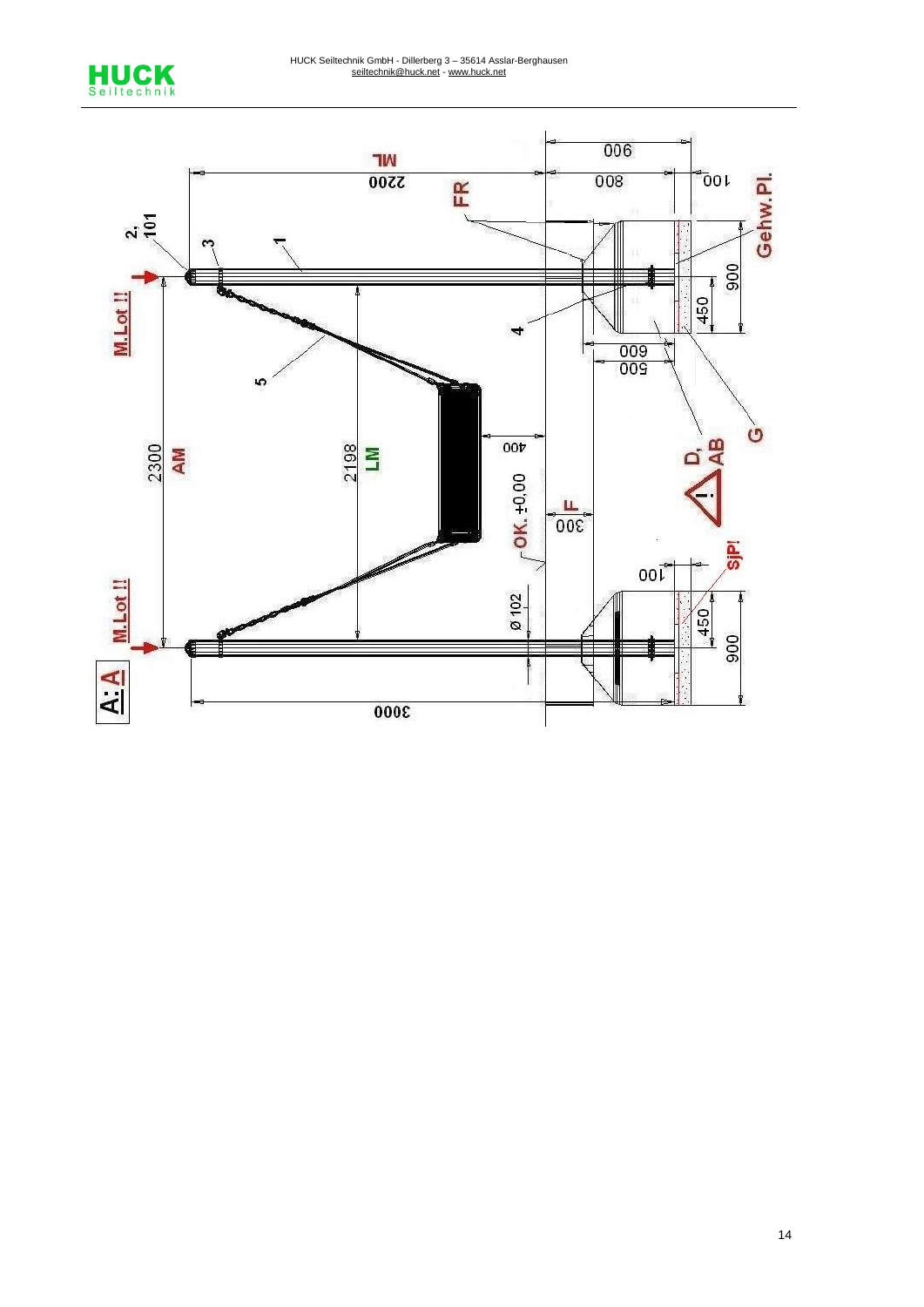

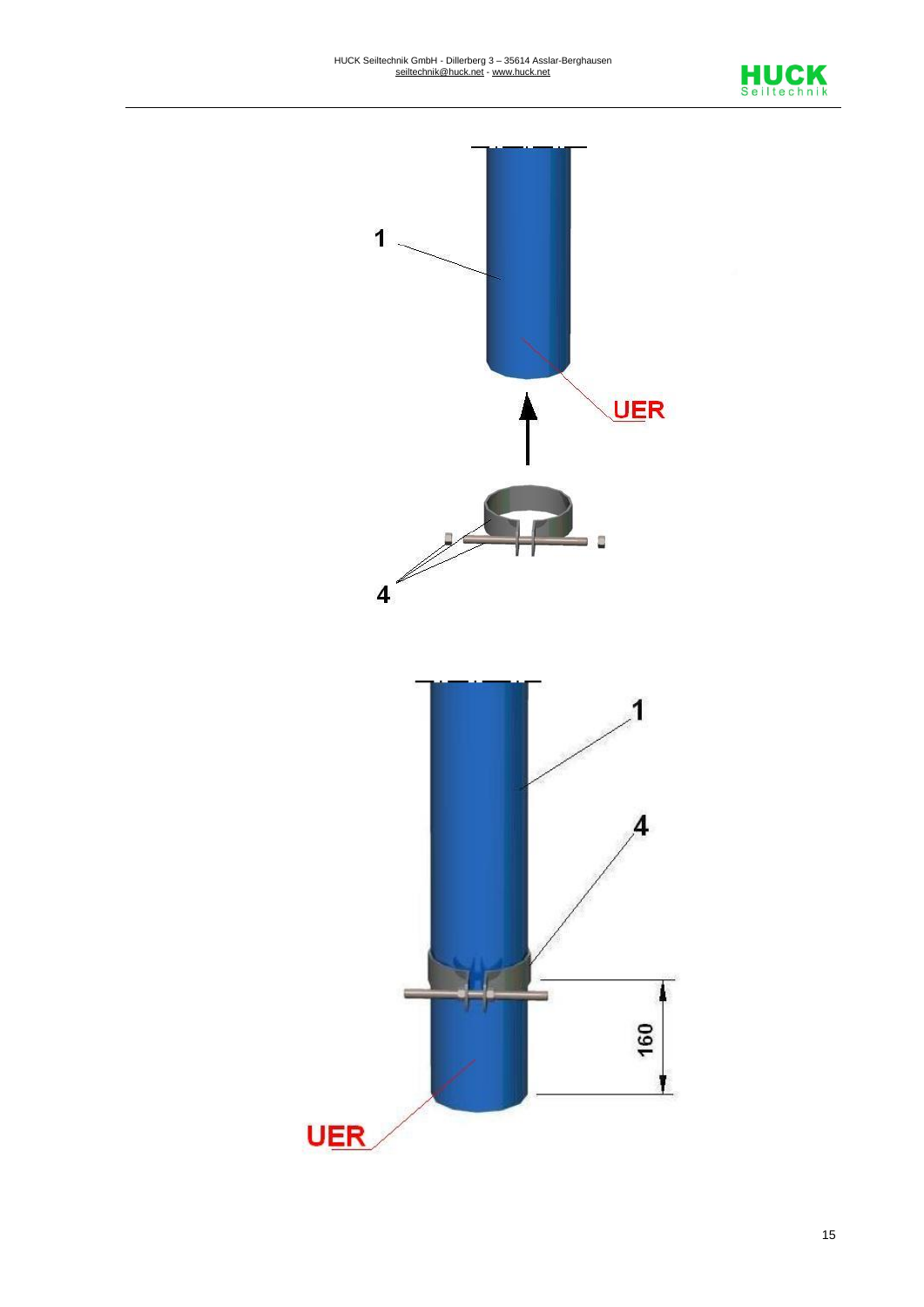

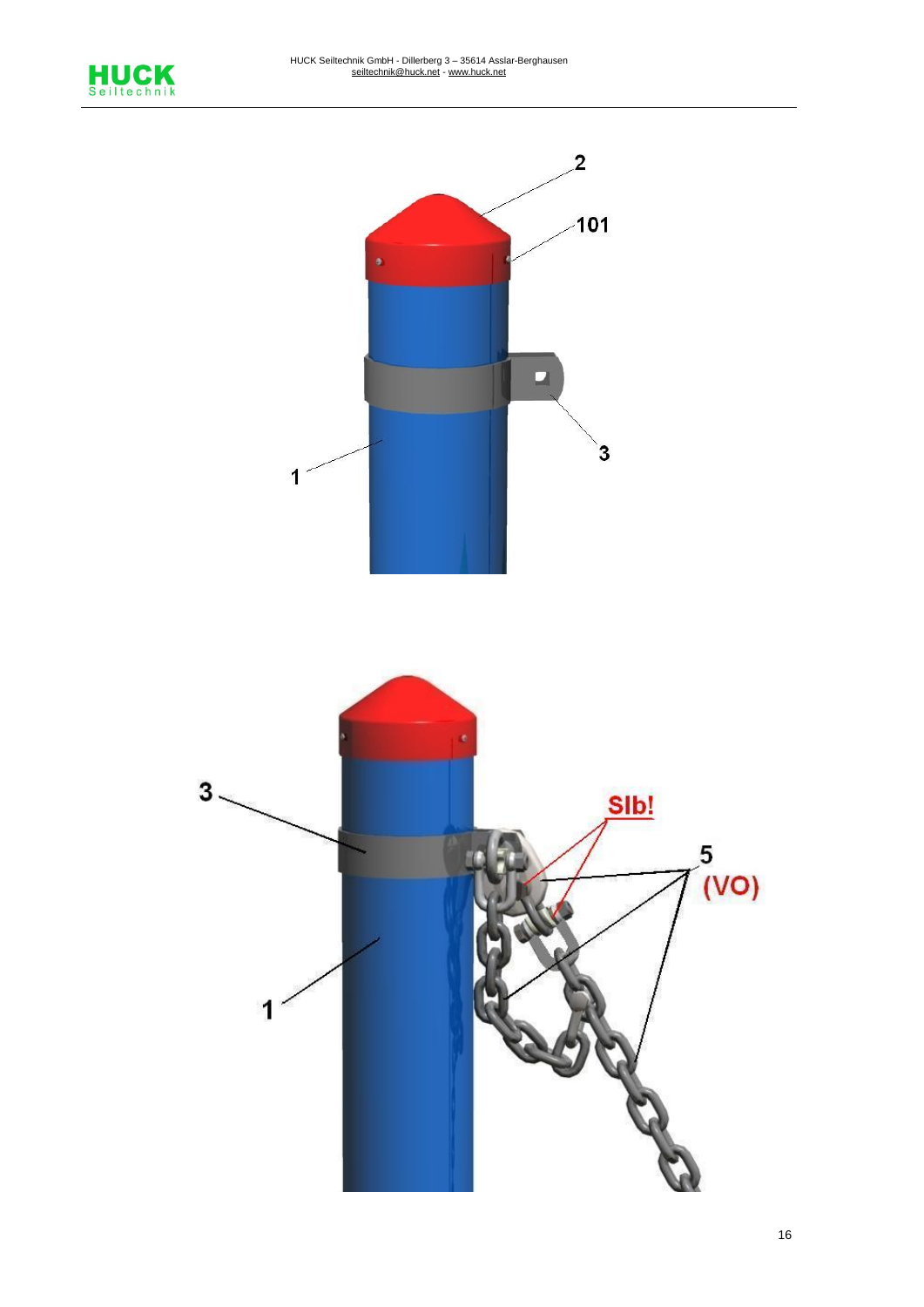



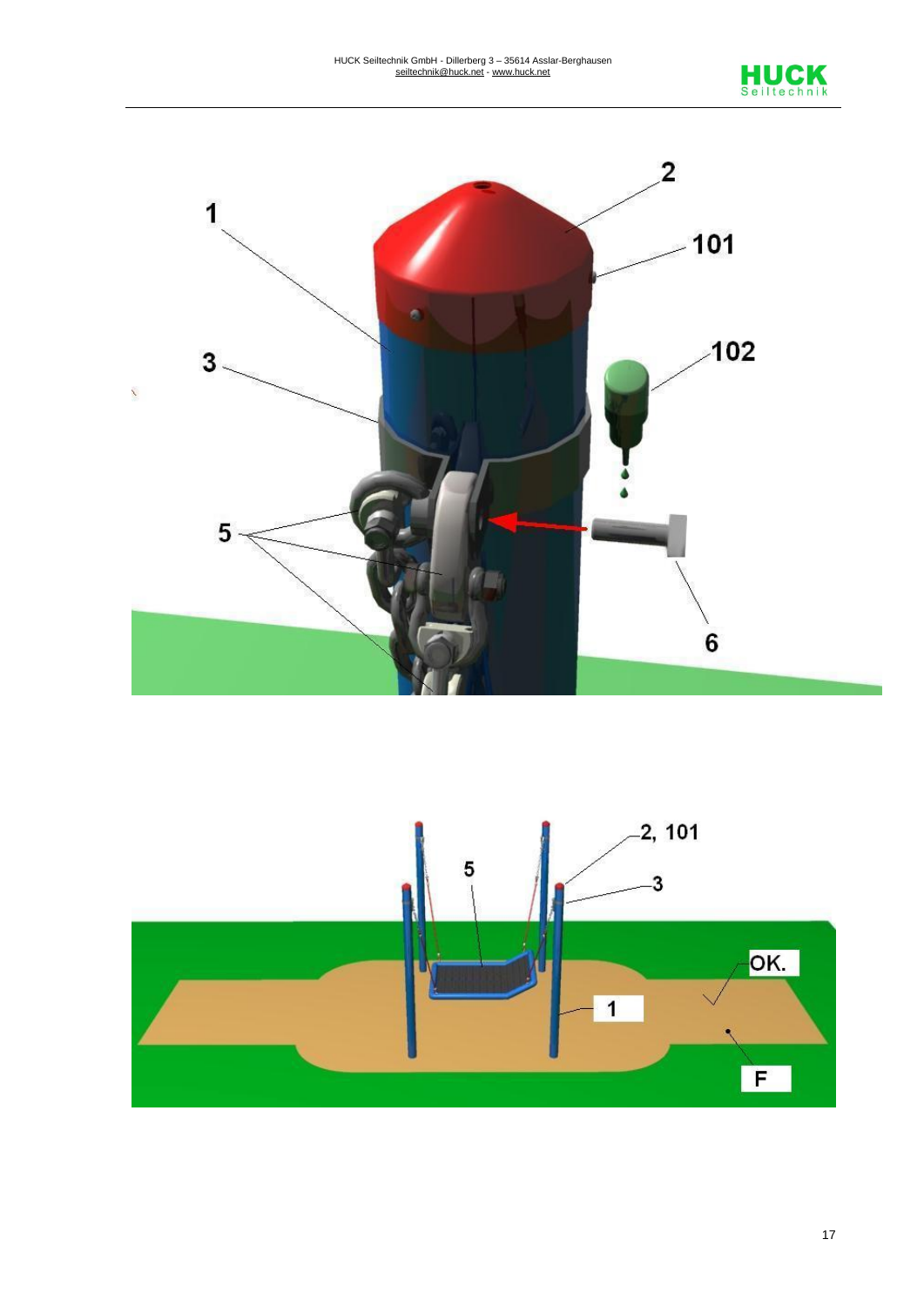

## **4 Examination after installation**



If the equipment is not installed in a secure manner you must ensure that access is closed to the public!

#### **4.1 Marking the filling level ( +/- 0,00m )**

Markings on the equipment to indicate filling levels of fall protection material (for example of loose filling material).

#### **4.2 In the following cases the equipment is not yet safely installed:**

safe installation of the equipment is not fully completed

impact absorbing surface is not installed yet

the upkeep of occupational safety through appropriate maintenance can not be guaranteed

#### **4.3 Removing assembly accessories**

Please make sure that all accessories, which were used for the installation of the equipment, are removed from the play area! Only then the equipment can be declared open.

#### **4.4 Details concerning inspection of the equipment prior to the first use**

No acceptance test specifications apply prior to first use.

#### **4.5 Retighten bolts**

Please retighten all bots after one week of initial use. Later, it is sufficient to retighten the bolts upon respective maintenance.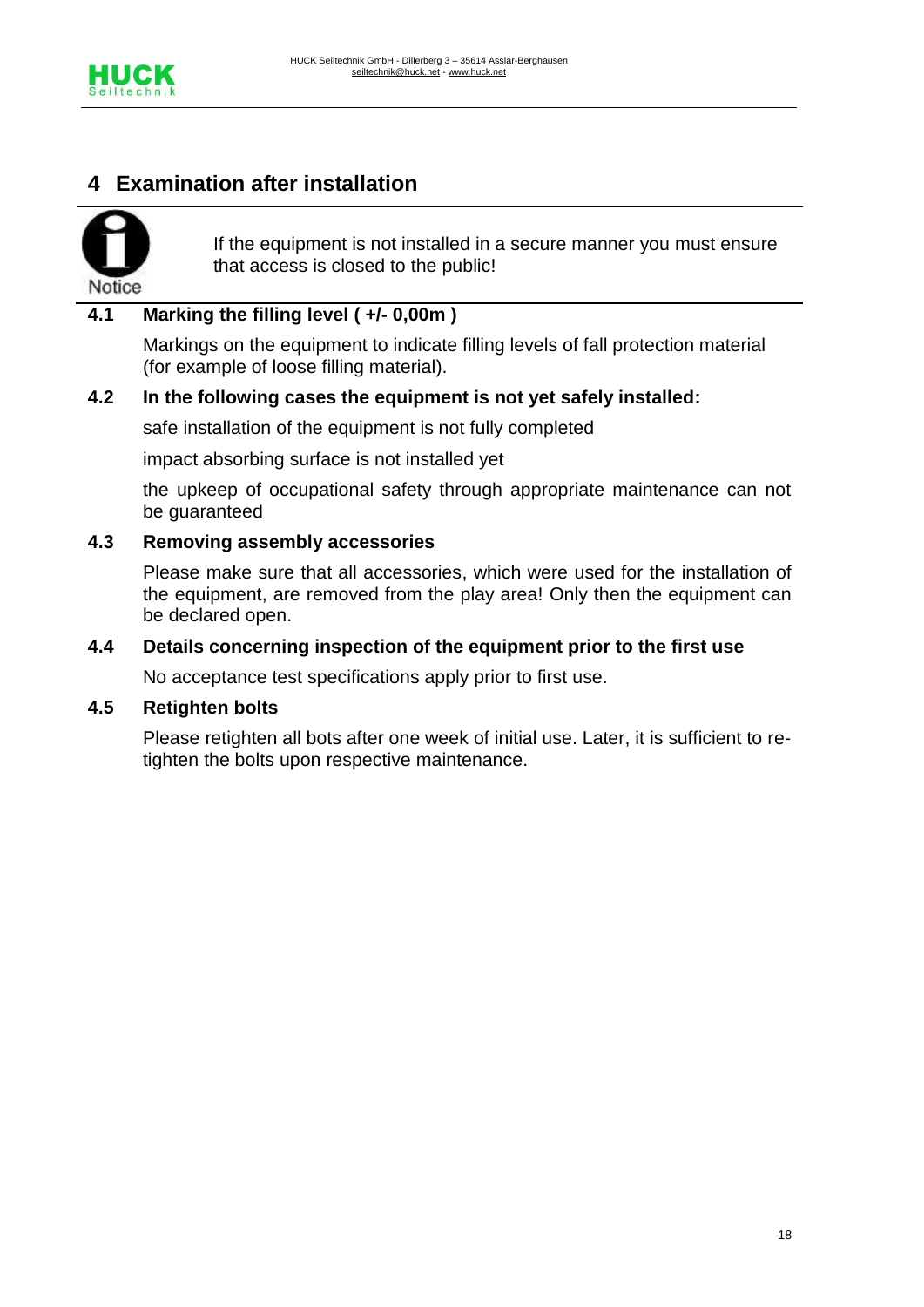

# **B Maintenance instructions "Swing Bed" Easy - Swing part no. 4591-50- 9**

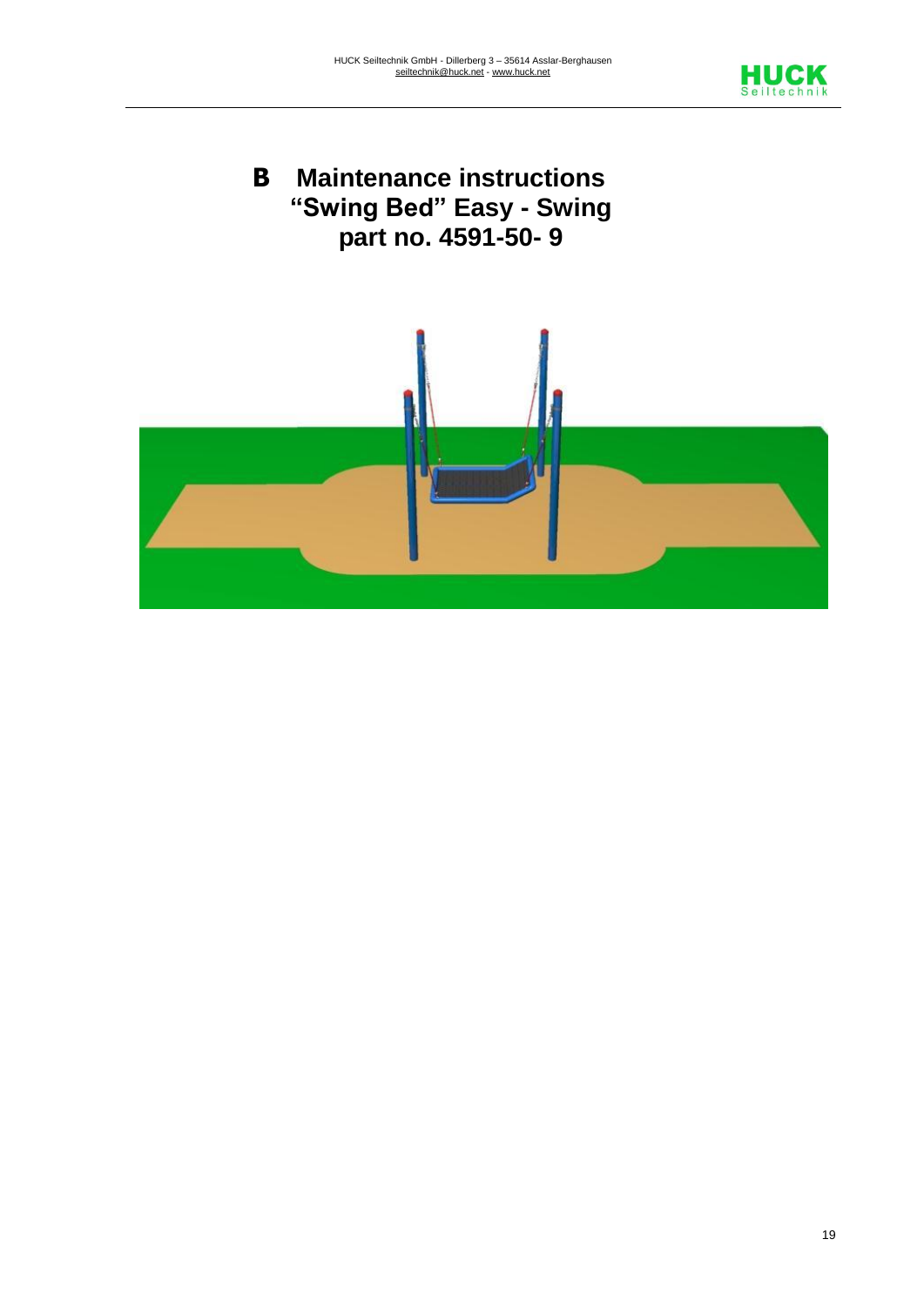

Revision 0 – 2007-08-21 First released version Maintenance instruction SP Revision 4 2012-10-31 FH (Sicherheitsbereich Maße) All rights reserved

© Copyright 2007 Huck Seiltechnik GmbH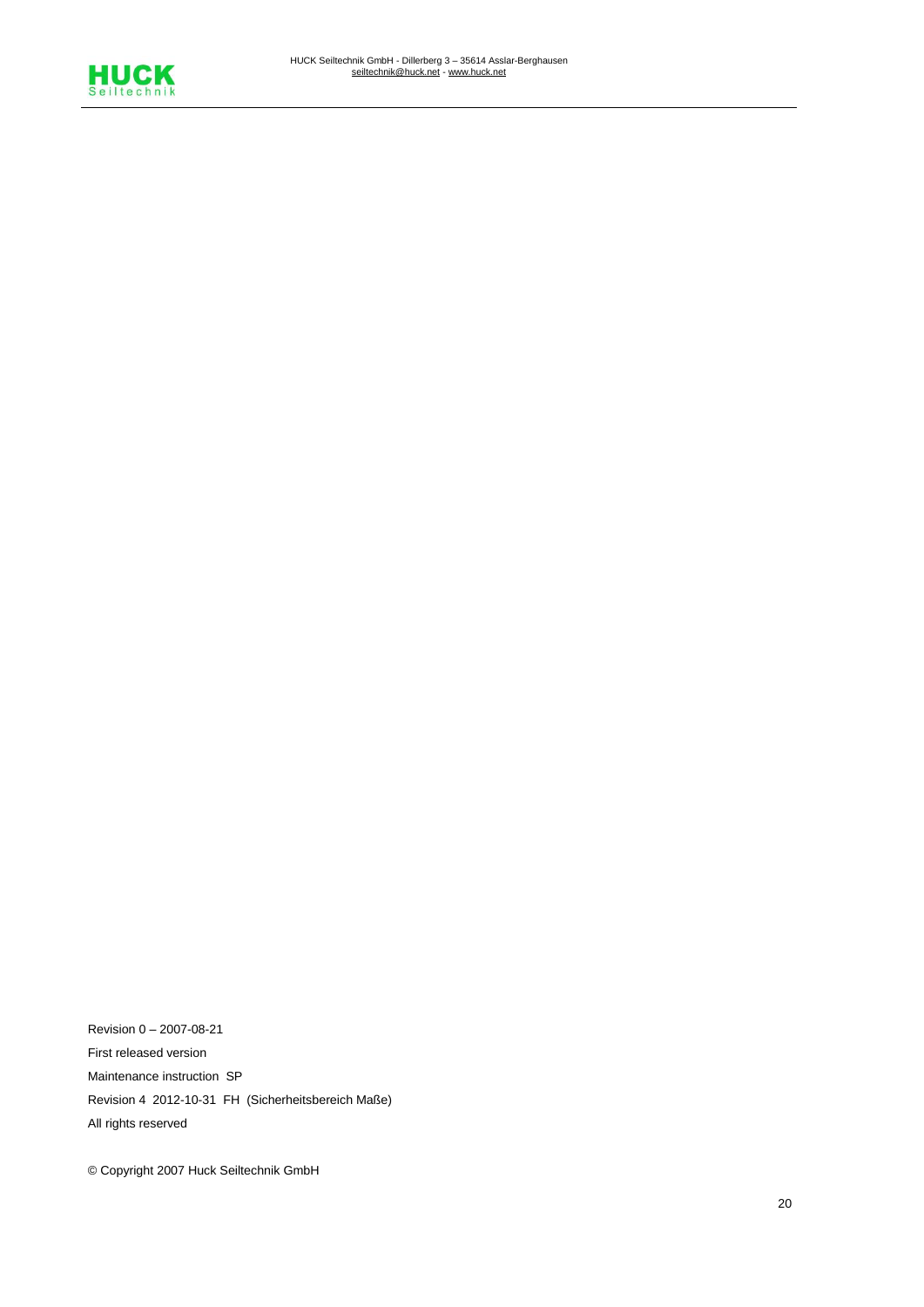

## **5 Introduction maintenance**

#### **5.1 General information**

This equipment should be installed, inspected, maintained and operated in accordance with EN1176-7 guidelines.



**Please note:** Providing any necessary repairs are carried out, a piece of play equipment that is inspected regularly cannot become so damaged that it is dangerous.

Any spare parts that may be required can be obtained directly from your supplier .



This equipment should only be assembled, maintained and repaired by **persons with the necessary expertise**.

A copy of the inspection record is to be handed over to the operator, who must confirm receipt.

**This maintenance instruction is based on the standard "EN 1176-1:2008".**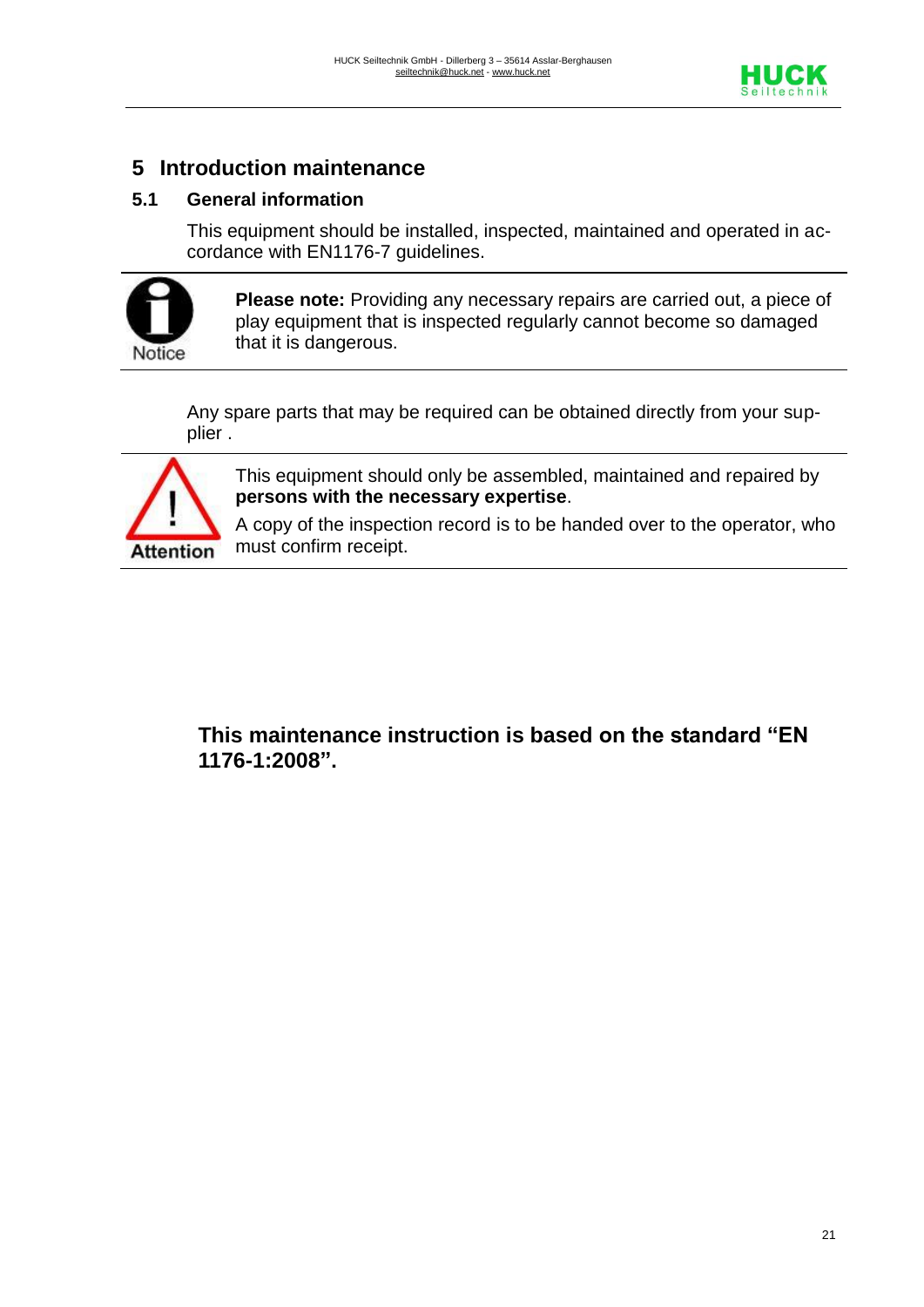

## **6 General maintenance information**

#### **6.1 Maintenance intervals**

Maintenance intervals are based on average use. Please note that more frequent inspections and/or maintenance are required if the play equipment is subject to intensive use!

#### **6.2 Inspection frequency**

The frequency of inspections must be based on actual use. Factors that affect frequency include vandalism, location (e.g. coastal proximity), air pollution and the age of the equipment!

#### **6.3 Maintenance products and procedures**

All nuts and bolts are hot-dip galvanised or stainless steel. One of the characteristics of stainless steel is that uncontrolled cold welding may occur when the nuts are tightened. To prevent this, it is necessary to spray the nuts and bolts with Teflon spray (for example HTS plus Teflon no. 893128, can be purchased from the company Würth) or another similar lubricant.

#### **6.4 Spare parts**

All spare parts must comply with the manufacturer's specifications!

#### **6.5 Identifying spare parts**

All spare parts are listed in the parts list. You find the parts list in chapter 3.

#### **6.6 Special instructions for the disposal of individual equipment components**

No special instructions are necessary.

#### **6.7 Special measures in the starting time**

No later than 2 weeks after assembly, all screwed connections should be checked and tightened if necessary.

#### **6.8 Maintenance of fall protection surfaces**

Surfaces providing fall protection must also be maintained regularly. It is particularly important to maintain the correct level of loose surface material and add more if necessary.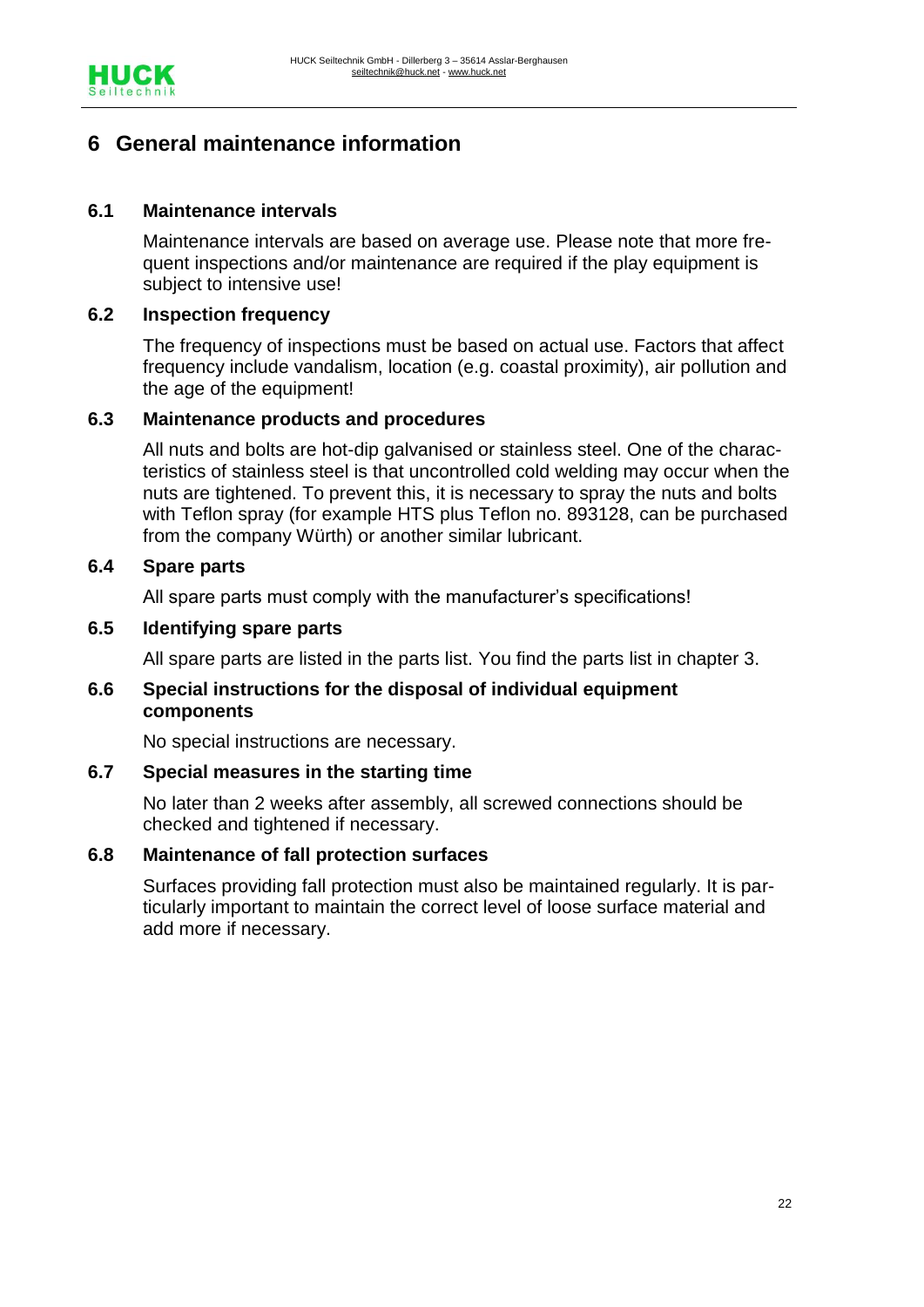

#### **6.9 Faults**



Damages must be repaired as soon as they are detected! If serious defects that affect the safety cannot be repaired straight away, the playground equipment must be closed to the public with immediate effect.

#### **6.10 Loose screws**



Loose screws always cause quality problems and put safety at risk. Therefore, loose screws should always be tightened and checks should be carried out to ensure that there are no missing screws (watch for seethrough holes, for example).

#### **6.11 Preventing equipment use**

The use of the equipment should be prevented: in case of incomplete installation, disassembly, maintenance, repairs and faults.

#### **6.12 Guarantee / warranty**

Steel posts and post shoes are covered by our guarantee if regular maintenance is carried out and recorded in writing. Our general terms and conditions apply. Maintenance of steel poles first takes place after 3 years. The steel posts must be excavated down to the concrete foundations and checked **for corrosion**. Zinc paint should be applied to any corroded areas and scratches. Check ropes for abrasion. Ropes are to be re-impregnated once intensive abrasion occurs.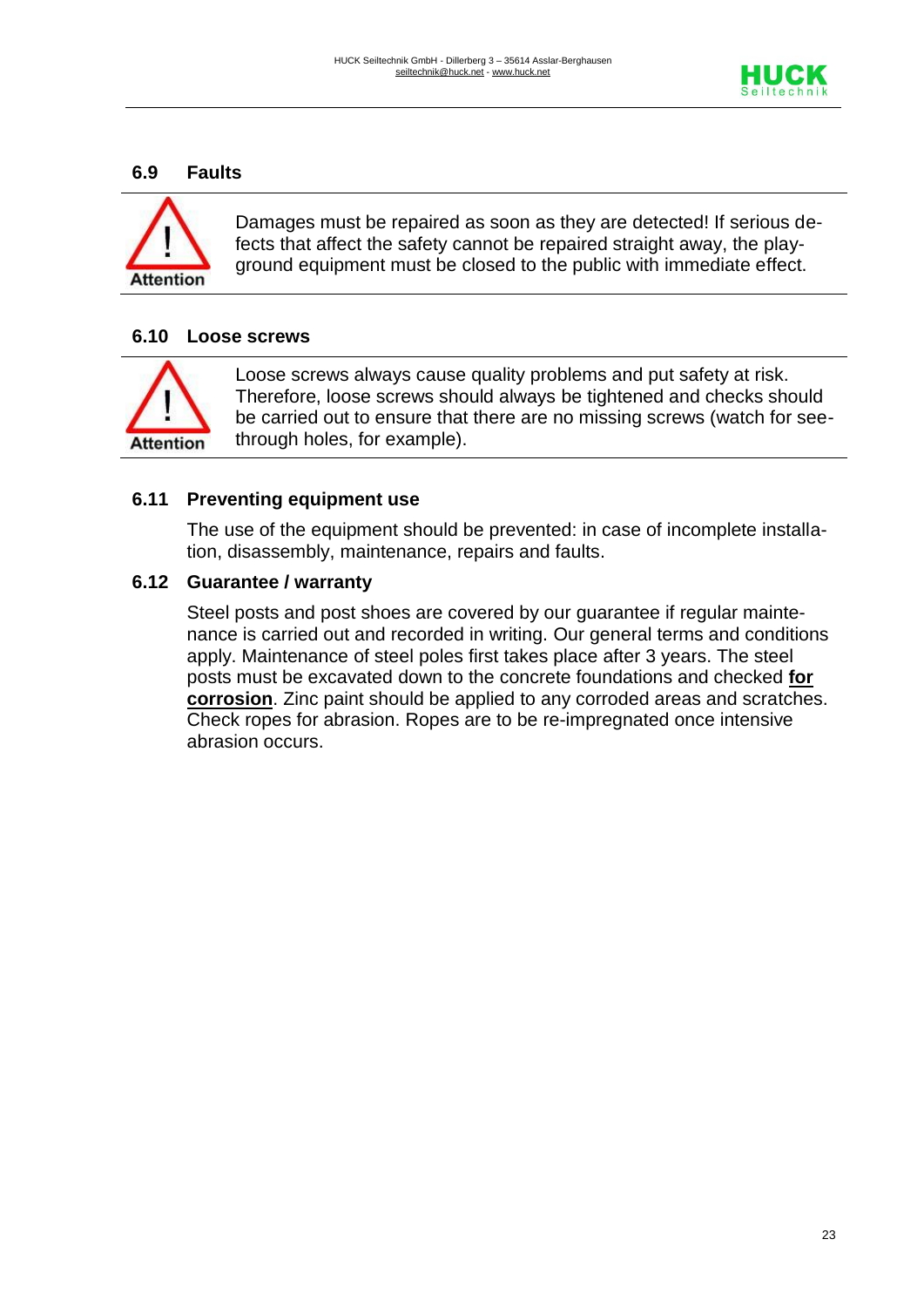

## **7 Maintenance timetable**

#### **7.1 Special advices**

#### **7.1.1 Maintenance interval**

We strongly advise to carry out inspections and maintenance work within the specified periods as use of the equipment, weather and malicious vandalism cause wear and tear that compromise safety and function of the equipment.

#### **7.1.2 Maintenance intervals in the event of intensive use**

Please note that more frequent inspections and/or maintenance are required if the play equipment is subject to intensive use!!!

#### **7.1.3 Faults that compromise safety**



In the event of a fault that compromises safety, quick action must be taken: The equipment has to be closed immediately and repaired or dismantled.

#### **7.1.4 Faults that compromise function**



Faults that compromise function should also be repaired immediately. Such faults lower the value of the equipment to the user and encourage malicious vandalism, which may render the equipment less safe. Any damages should be repaired immediately.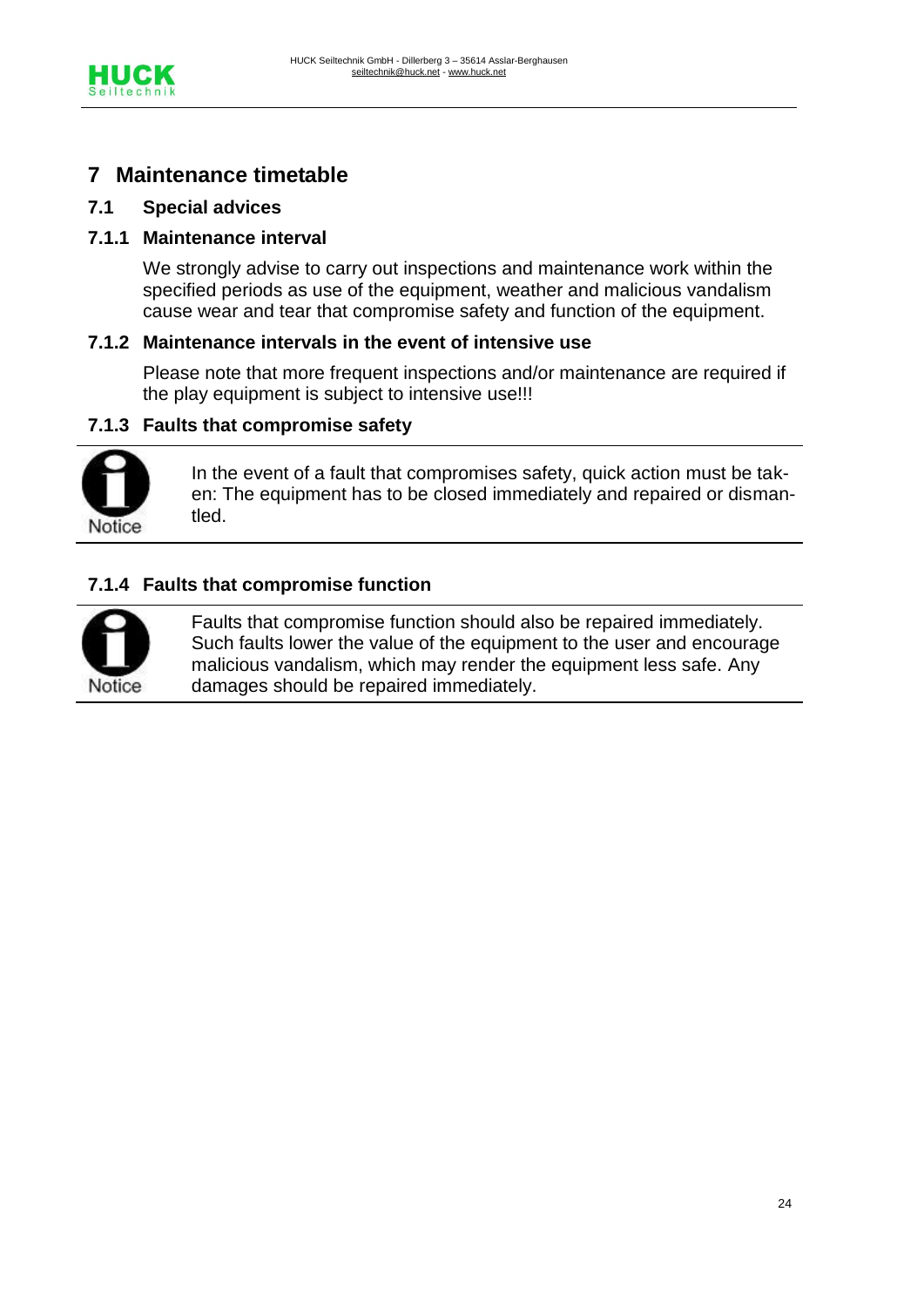

# **8 Regular maintenance**



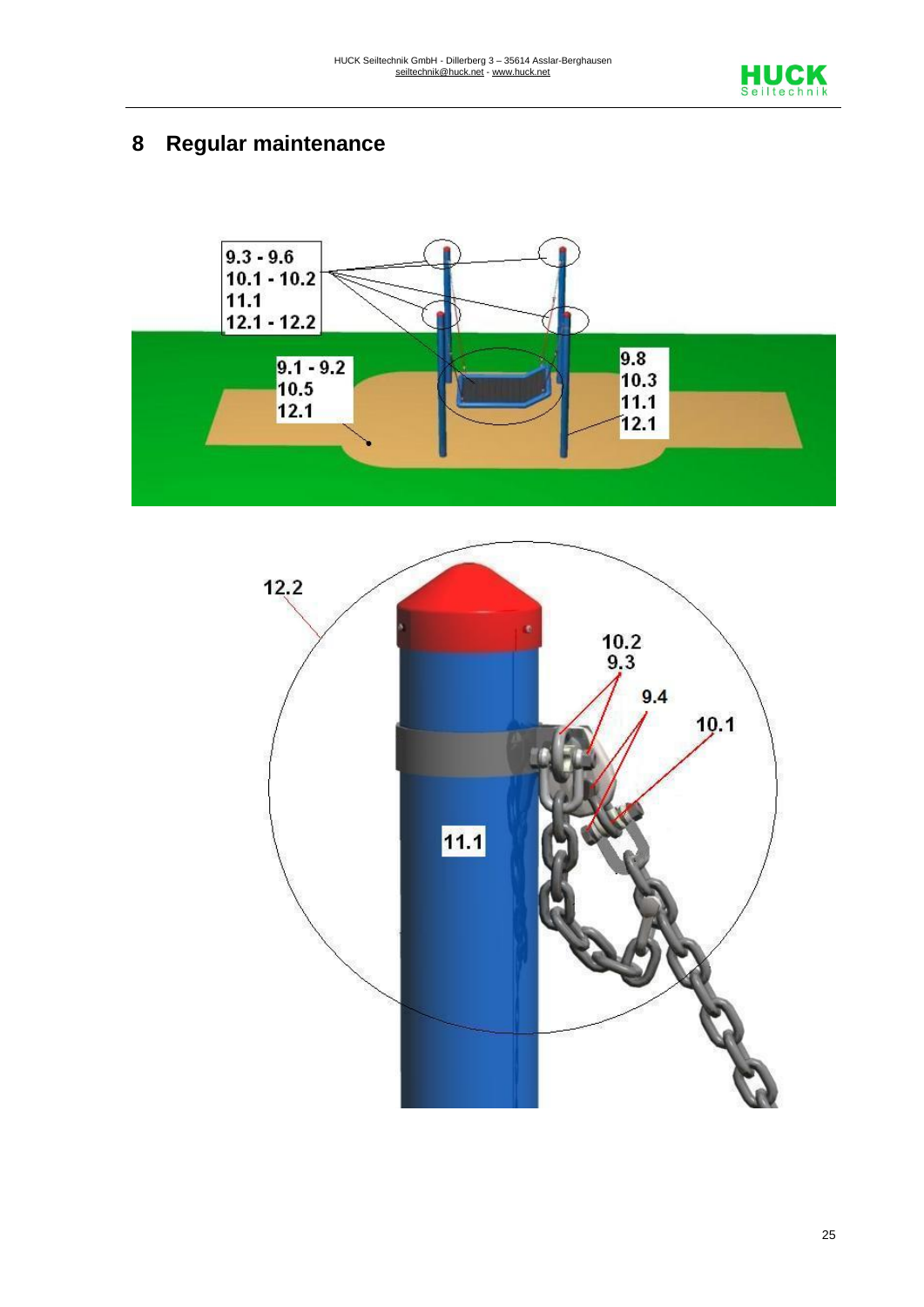

## **9 Monthly maintenance**

- **9.1 Check the spaces between the equipment and the ground (clearance and height of fall).**
- **9.2 Check the ground surface of fall protection for hard objects and loose foundations.**
- **9.3 Check all connecting elements and fittings for wear and tear and tighten if necessary. Replace damaged or missing parts.**
- **9.4 Check that moving metal parts (joints, springs, etc.) move smoothly and are not worn. Replace if necessary.**
- **9.5 Check all attachments such as chains, ropes, nets, etc. for damage and replace if necessary.**
- **9.6 Check rubber parts, sleeves, etc. for wear and tear or damage and replace if necessary.**
- **9.7 Check the surface of wooden parts for damage caused by the weather or external influences and mould. Repair or replace if necessary.**
- **9.8 Check the surface of plastic and metal parts, e.g. slides, for damage and replace if necessary.**

#### **10 Quarterly maintenance**

- **10.1 Detailed inspection of the operation and stability of the equipment paying particular attention to any wear and tear.**
- **10.2 Tighten all types of fastenings.**
- **10.3 Repaint and retreat surfaces.**
- **10.4 Maintenance of fall protection surfaces.**
- **10.5 Check height of fall protection material and fill up with loose filling material if necessary! If the posts are marked, fill up correspondingly.**
- **10.6 Retighten bolts.**

#### **11 Half-yearly maintenance**

**11.1 The stability of supporting posts, braces, foundations etc. has to be checked. Once repair respectively replacement is completed, the entire equipment has to be verified.**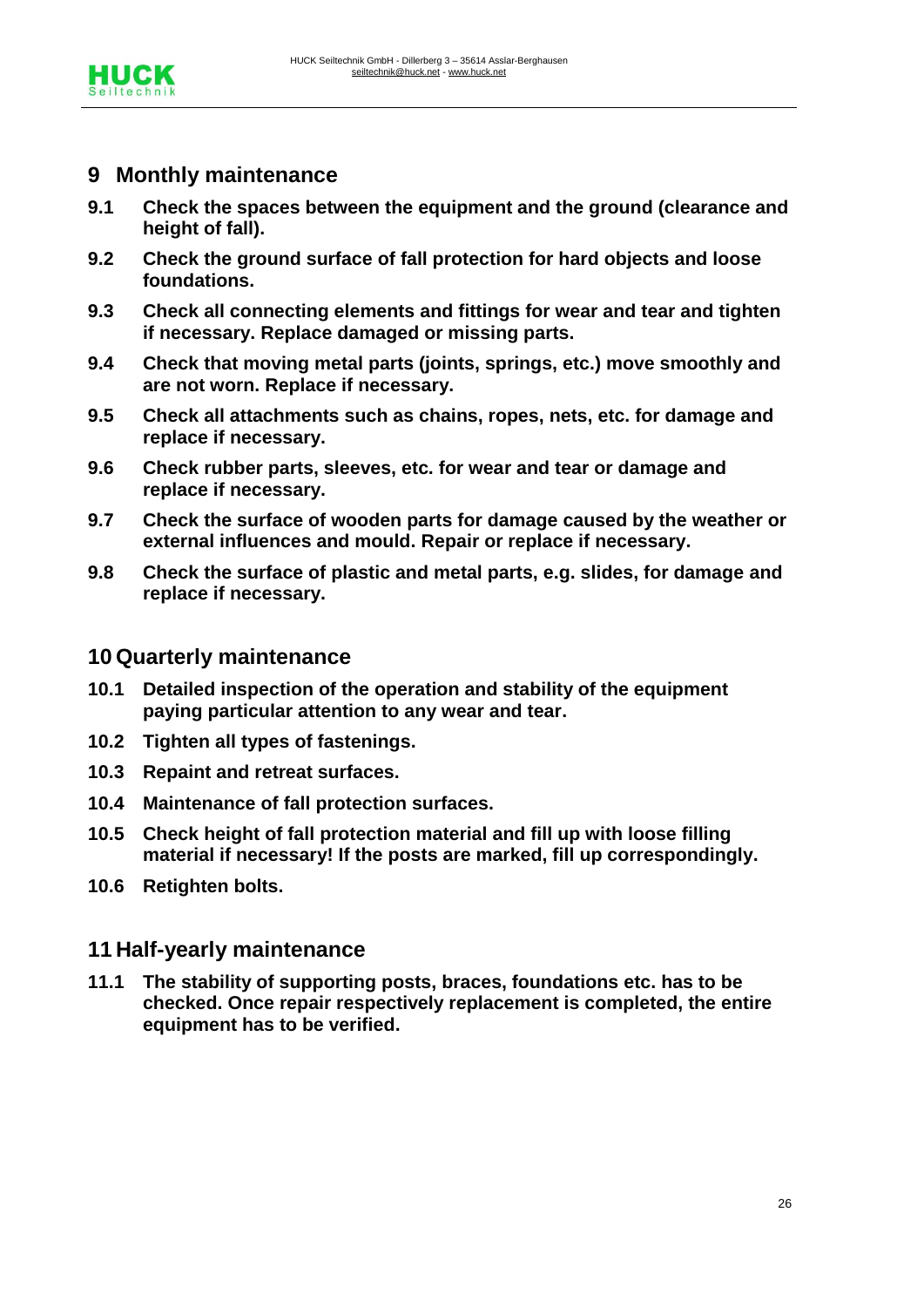



**Annual main inspection**

## **12 Annual maintenance**

- **12.1 The complete equipment as well as the foundations and the surfaces are to be checked if they are generally safe.**
- **12.2 The equipment is to be verified according to rotting and corrosion. For that some parts might have to be excavated. Zinc paint should be applied to any corroded areas and scratches.**



The equipment must be inspected by someone with the necessary expertise in strict compliance with the instructions issued by Huck Seiltechnik GmbH.

**A copy of the inspection record is to be given to the operator, who must confirm receipt!**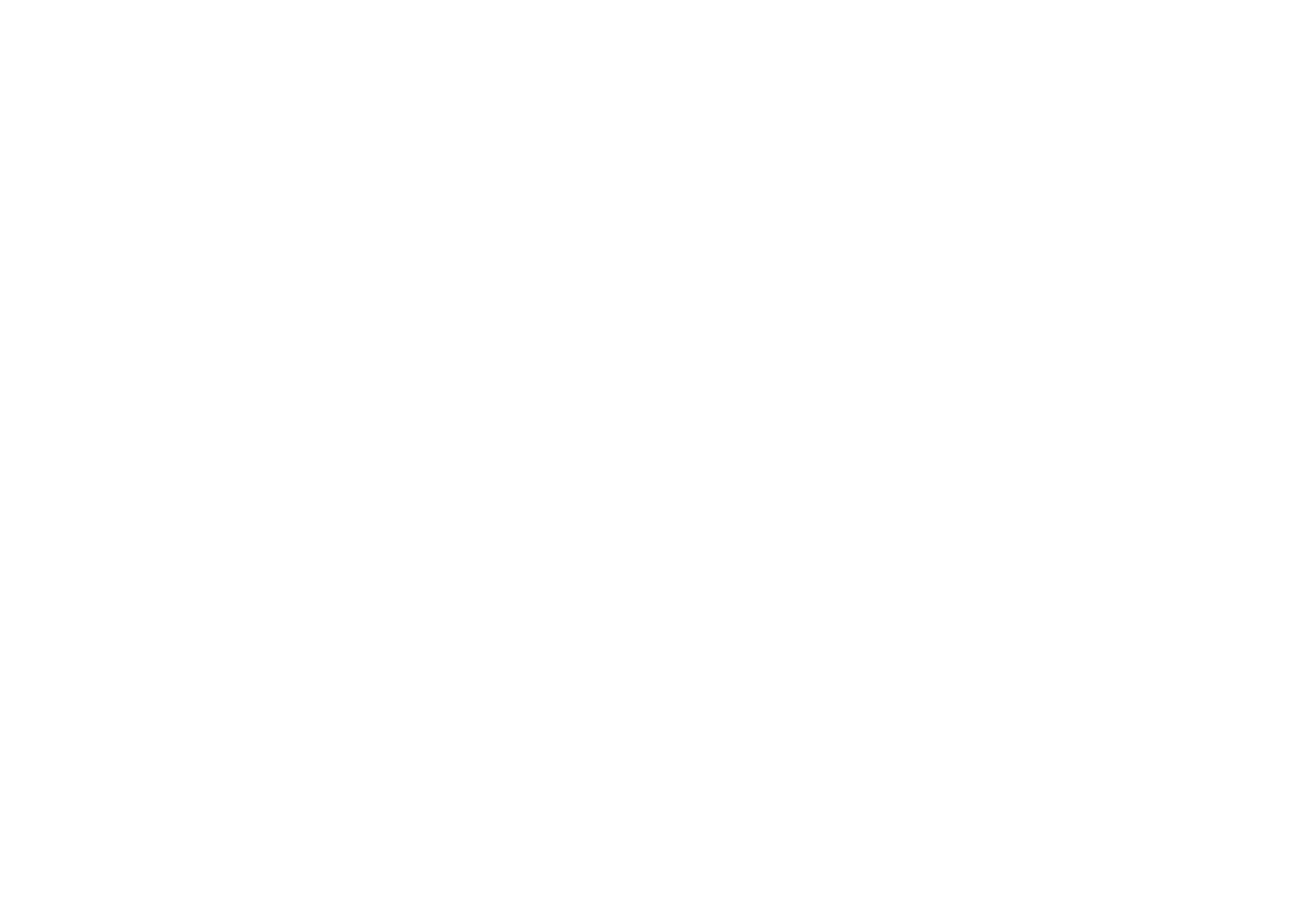

## **13 Maintenance printout**

Name of equipment: "Swing Bed" Easy-Swing\_\_\_\_\_\_ / Part no. 4591-50-9 \_\_\_\_\_\_\_\_\_\_\_\_\_\_\_\_\_\_\_\_\_\_\_\_\_\_\_\_\_\_\_\_\_\_\_\_ Location: \_\_\_\_\_\_\_\_\_\_\_\_\_\_\_\_\_\_\_\_\_\_\_\_\_\_\_\_\_\_\_\_\_\_\_\_\_\_\_\_\_\_\_\_\_\_\_\_\_\_\_\_\_\_\_\_\_\_\_\_\_\_\_\_\_\_\_\_\_\_\_\_\_\_\_\_\_\_\_\_\_\_\_\_\_\_\_

Customer or operator: \_\_\_\_\_\_\_\_\_\_\_\_\_\_\_\_\_\_\_\_\_\_\_\_\_\_\_\_\_\_\_\_\_\_\_\_\_\_\_\_\_\_\_\_\_\_\_\_\_\_\_\_\_\_\_\_\_\_\_\_\_\_\_\_\_\_\_\_\_\_\_\_\_\_\_\_\_

(Town, municipal, kindergarden)

| Date of<br>inspection | Inspector | OK | <b>Accessible</b> | <b>Closed</b> | <b>Defects</b> | <b>Repaired</b><br>by | <b>Date</b> |
|-----------------------|-----------|----|-------------------|---------------|----------------|-----------------------|-------------|
|                       |           |    |                   |               |                |                       |             |
|                       |           |    |                   |               |                |                       |             |
|                       |           |    |                   |               |                |                       |             |
|                       |           |    |                   |               |                |                       |             |
|                       |           |    |                   |               |                |                       |             |
|                       |           |    |                   |               |                |                       |             |
|                       |           |    |                   |               |                |                       |             |
|                       |           |    |                   |               |                |                       |             |
|                       |           |    |                   |               |                |                       |             |
|                       |           |    |                   |               |                |                       |             |
|                       |           |    |                   |               |                |                       |             |
|                       |           |    |                   |               |                |                       |             |

**Please copy and return to the manufacturer by Telefax +49 (0)6443 / 83 11 79 once a year after main inspection has been carried out.**

**Place the confirmation form in your existing play equipment files!**